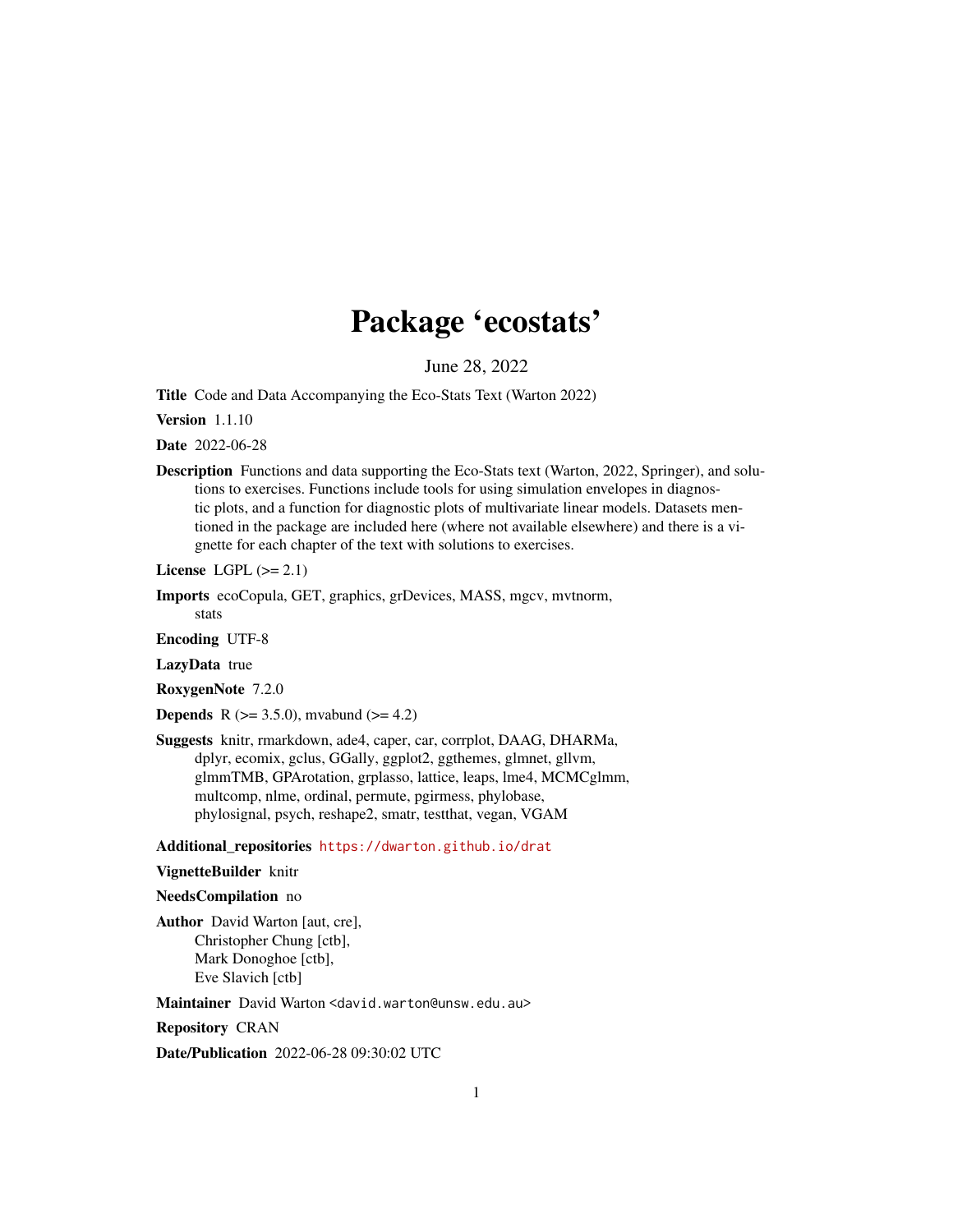# <span id="page-1-0"></span>R topics documented:

|       | $\overline{2}$ |
|-------|----------------|
|       | $\overline{4}$ |
|       | -6             |
|       | $\overline{7}$ |
|       | 8              |
|       | 9              |
|       |                |
|       |                |
|       |                |
|       |                |
|       |                |
|       |                |
|       |                |
|       |                |
|       |                |
|       |                |
|       |                |
|       |                |
|       |                |
|       |                |
|       | 28             |
|       | 29             |
|       |                |
|       |                |
|       |                |
|       |                |
| Index | 33             |

addSmooth *addSmooth Add a smoother to a plot, with pointwise confidence band*

# Description

Adds a smoother to a plot of y against x, and a confidence band around the smoother with pointwise coverage (not global, unlike [plotenvelope](#page-17-1)). The smoother is constructed using [gam](#page-0-0) and confidence bands use Wald intervals, extracting the standard error from [predict.gam](#page-0-0).

#### Usage

```
addSmooth(
 x,
 y,
  conf. level = 0.05,
  line.col = "slateblue4",
  envelope.col = adjustcolor(line.col, alpha.f = 0.1),
  ...
\mathcal{E}
```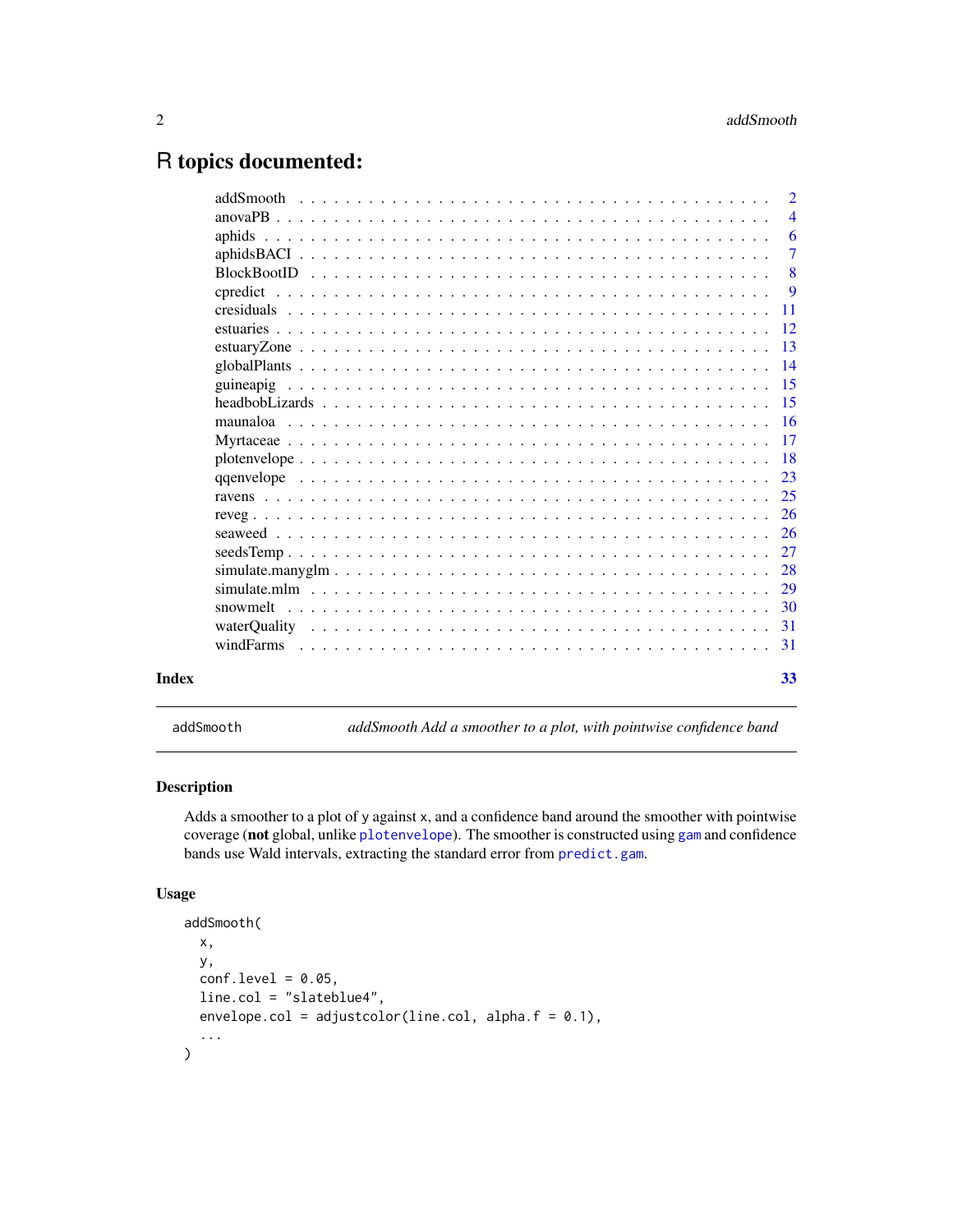#### <span id="page-2-0"></span>addSmooth 3

#### Arguments

| X            | is the $x$ co-ordinates for the plot, e.g. the fitted values in a plot of residuals vs<br>fitted values.                                                                                                                                                                                                                                                                                                   |
|--------------|------------------------------------------------------------------------------------------------------------------------------------------------------------------------------------------------------------------------------------------------------------------------------------------------------------------------------------------------------------------------------------------------------------|
| У            | is the y co-ordinates for the plot                                                                                                                                                                                                                                                                                                                                                                         |
| conf.level   | the confidence level to use in constructing the confidence band around the smoother.                                                                                                                                                                                                                                                                                                                       |
| line.col     | color of smoother. Defaults to "slateblue4".                                                                                                                                                                                                                                                                                                                                                               |
| envelope.col | color of the global envelope around the expected trend. All data points should al-<br>ways stay within this envelope (and will for a proportion conf. level of datasets<br>satisfying model assumptions). If a smoother has been used on the residual vs<br>fits or scale-location plot, the envelope is constructed around the smoother, that<br>is, the smoother should always stay within the envelope. |
| $\ddotsc$    | further arguments sent through to lines and polygon.                                                                                                                                                                                                                                                                                                                                                       |

#### Details

A challenge when interpreting diagnostic plots is understanding the extent to which deviations from the expected pattern could be due to random noise (sampling variation) rather than actual assumption violations. This function is intended to assess this, by simulating multiple realizations of residuals (and fitted values) in situations where assumptions are satisfied, and plotting a global simulation envelope around these at level conf.level.

This function adds a smoother to a plot of y against x using [gam](#page-0-0), and a confidence band around the smoother with pointwise coverage (not global, unlike [plotenvelope](#page-17-1)) using Wald intervals that take the standard error of predicted values from [predict.gam](#page-0-0).

When constructing a plot to diagnose model fit, [plotenvelope](#page-17-1) is preferred, because this constructs simulation envelopes globally, simplifying interpretation, and tends to give more accurate envelopes, via simulation. This function is intended to fit trends to data for descriptive purposes, but it could be used (with caution) to diagnose model fit in residual plots in situations where [plotenvelope](#page-17-1) is unavailable.

#### Value

A smoother is added to the existing plot, with confidence band. In addition, a data frame is invisibly returned with the following components:

X The values of x at which the smoother is evaluated.

Yhat Values of the smoother used to predict y, for each value of x.

- Yhi The upper bound on the confidence band, for each value of x.
- Ylo The lower bound on the global envelope, for each value of x.

#### Author(s)

David Warton <david.warton@unsw.edu.au>

#### References

Warton DI (2022) Eco-Stats - Data Analysis in Ecology, from *t*-tests to multivariate abundances. Springer, ISBN 978-3-030-88442-0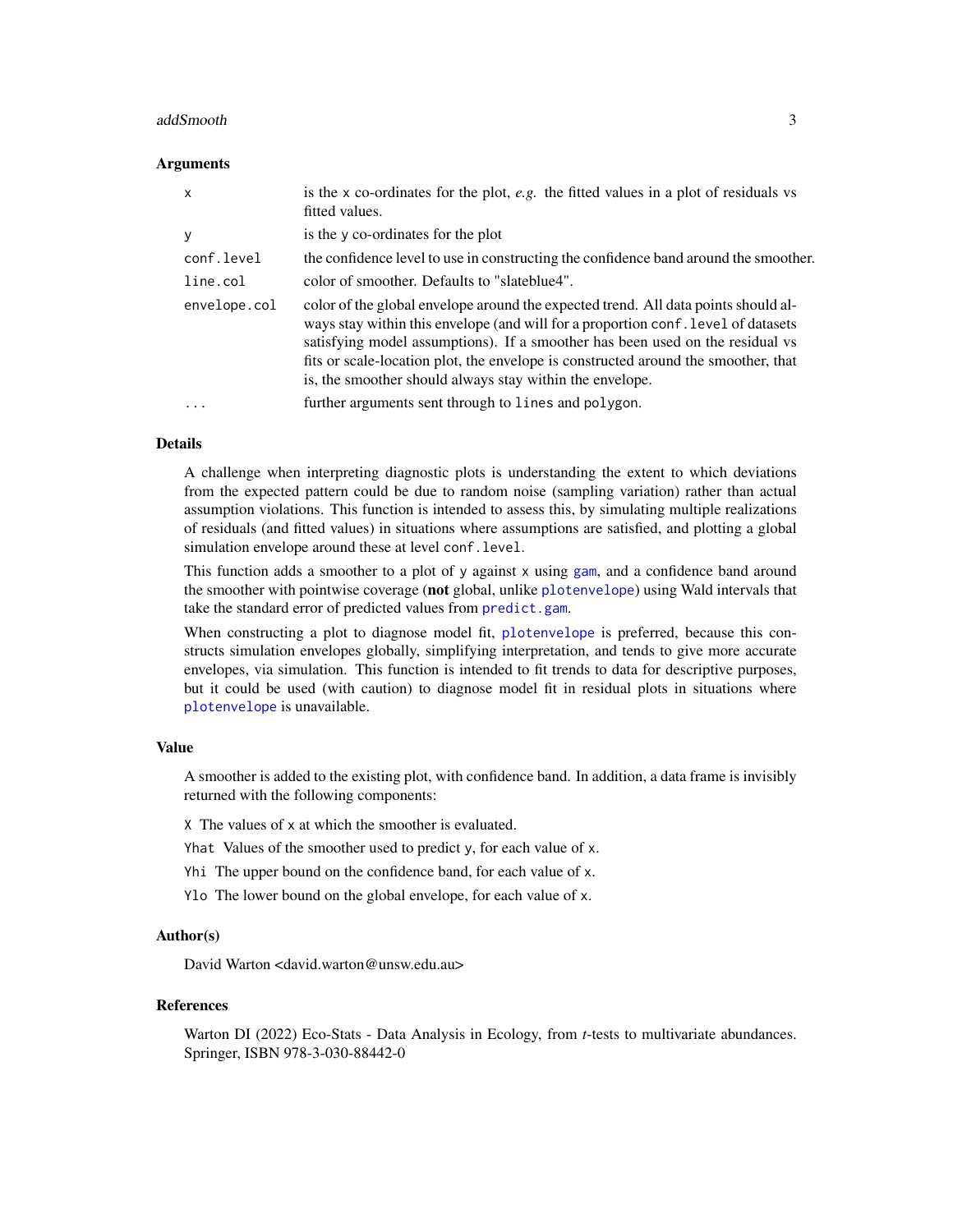#### 4 anovaPB anovaPB anovaPB anovaPB anovaPB anovaPB anovaPB anovaPB anovaPB anovaPB anovaPB anovaPB anovaPB anovaPB anovaPB anovaPB anovaPB anovaPB anovaPB anovaPB anovaPB anovaPB anovaPB anovaPB anovaPB anovaPB anovaPB anov

# See Also

[plotenvelope](#page-17-1)

# Examples

```
data(globalPlants)
plot(log(height)~lat,data=globalPlants)
with(globalPlants, addSmooth(lat,log(height)))
```

| anovaPB | Parametric bootstrap testing to compare two models by analysis of |
|---------|-------------------------------------------------------------------|
|         | variance (deviance)                                               |

# Description

Compute analysis of variance (or deviance) tables for two fitted model objects, with the *P*-value estimated using a parametric bootstrap – by repeatedly simulating new responses from the fitted model under the null hypothesis.

# Usage

```
anovaPB(
 objectNull,
 object,
 n.sim = 999,
 colRef = switch(class(object)[1], Im = 5, ImerMod = 6, 4),rowRef = 2,
  ...
)
```
# Arguments

| objectNull | is the fitted model under the null hypothesis. This can be <i>any</i> object that re-<br>sponds to simulate, update and anova.                                                                                                                                                                                               |
|------------|------------------------------------------------------------------------------------------------------------------------------------------------------------------------------------------------------------------------------------------------------------------------------------------------------------------------------|
| object     | is the fitted model under the alternative hypothesis. This can be <i>any</i> object that<br>responds to update, anova and model. frame. It must be larger than object Null<br>and its model frame should contain all the terms required to fit object Null.                                                                  |
| n.sim      | the number of simulated datasets to generate for parametric bootstrap testing.<br>Defaults to 999.                                                                                                                                                                                                                           |
| colRef     | the column number where the test statistic of interest can be found in the stan-<br>dard anova output when calling anova (object Null, object). Default choices<br>have been set for common models (colRef=5 for lm objects, colRef=6 for lmer<br>objects and collered otherwise, which is correct for glm and gam objects). |
| rowRef     | the row number where the test statistic of interest can be found in the stan-<br>dard anova output when calling anova (object Null, object). Defaults to 2,<br>because it is on the second row for most common models.                                                                                                       |
| $\ddots$   | further arguments sent through to anova.                                                                                                                                                                                                                                                                                     |

<span id="page-3-0"></span>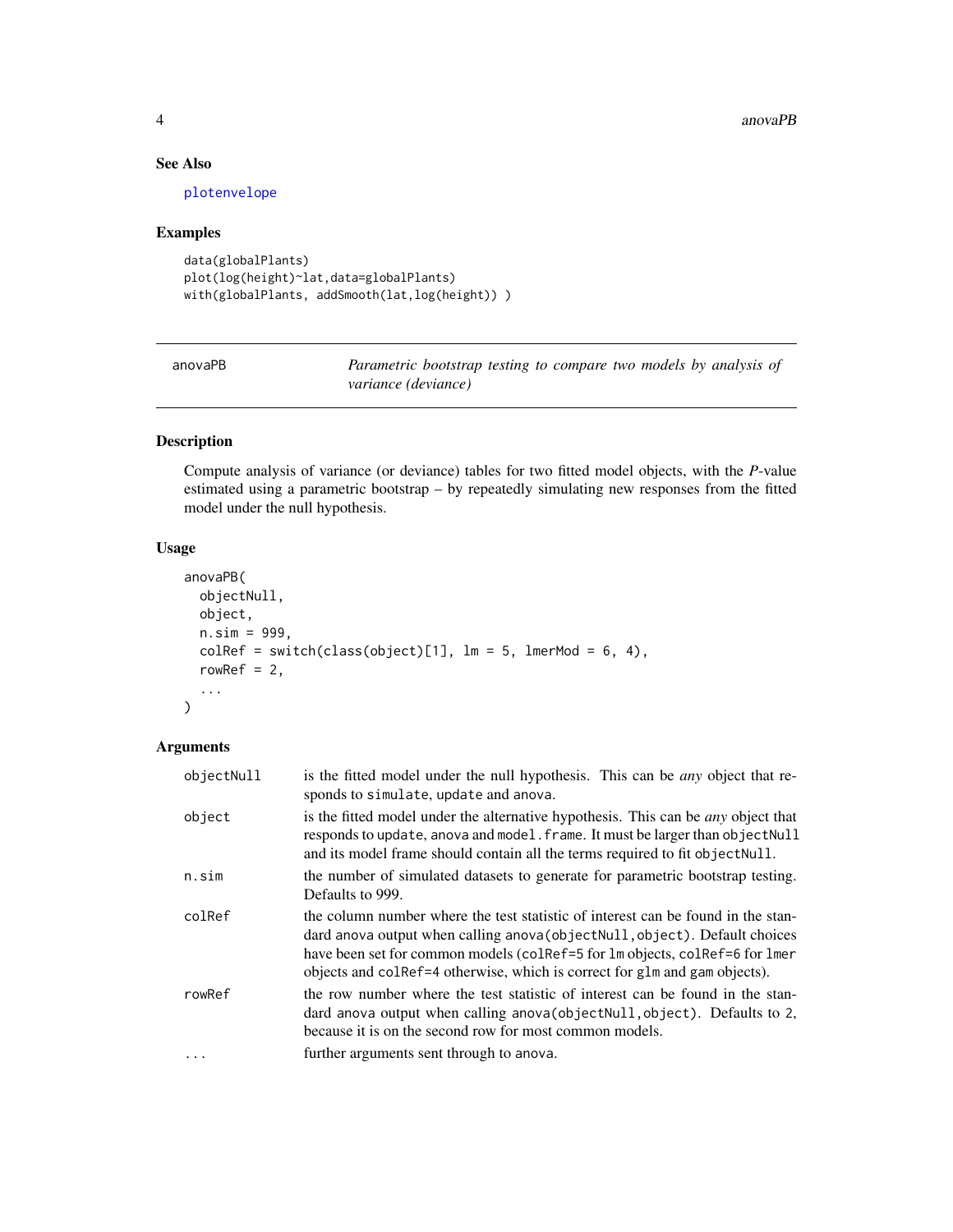#### <span id="page-4-0"></span> $anovaPB$  5

#### Details

The anova function typically relies on classical asymptotic results which sometimes don't apply well, e.g. when using penalised likelihood to fit a generalised additive model, or when testing whether a random effect should be included in a mixed model. In such cases we can get a more accurate test by using simulation to estimate the *P*-value – repeatedly simulating new sets of simulated responses, refitting the null and alternative models, and recomputing the test statistic. This process allows us to estimate the distribution of the test statistic when the null hypothesis is true, hence draw a conclusion about whether the observed test statistic is large relative to what would be expected under the null hypothesis. The process is often referred to as a *parametric bootstrap* (Davison & Hinkley 1997), which the *PB* in the function name (anovaPB) is referring to.

This function will take any pair of fitted models, a null (objectNull) and an alternative (object), and use simulation to estimate the *P*-value of the test of whether there is evidence against the model in objectNull in favour of the model in object. This function works by repeatedly performing an anova to compare objectNull to object, where the responses in the model. frame have been replaced with values simulated by applying simulate to objectNull. Hence for this function to work, the objects being compared need to respond to the anova, simulate and model.frame functions.

This function needs to be able to find the test statistic in the anova output, but it is stored in different places for different types of objects. It is assumed that anova(objectNull,object) returns a matrix and that the test statistic is stored in the (rowRef,colRef)th element, where both rowRef and colRef have been chosen to be correct for common model types (glm, gam, lmer).

# Value

A matrix which has the appearance and behaviour of an object returned by anova (objectNull, object), except that the *P*-value has been computed by parametric bootstrap, and the matrix now inherits class anovaPB.

# Author(s)

David Warton <david.warton@unsw.edu.au>

#### References

Davison A.C. & Hinkley D. V. (1997) Bootstrap methods and their application, Cambridge University Press. Warton DI (2022) Eco-Stats - Data Analysis in Ecology, from *t*-tests to multivariate abundances. Springer, ISBN 978-3-030-88442-0

#### See Also

[anova](#page-0-0)

```
# fit a Poisson regression to random data:
y = \text{rpois}(50, \text{lambda=1})x = 1:50rpois_glm = glm(y~x,family=poisson())
rpois_int = glm(y~1,family=poisson())
```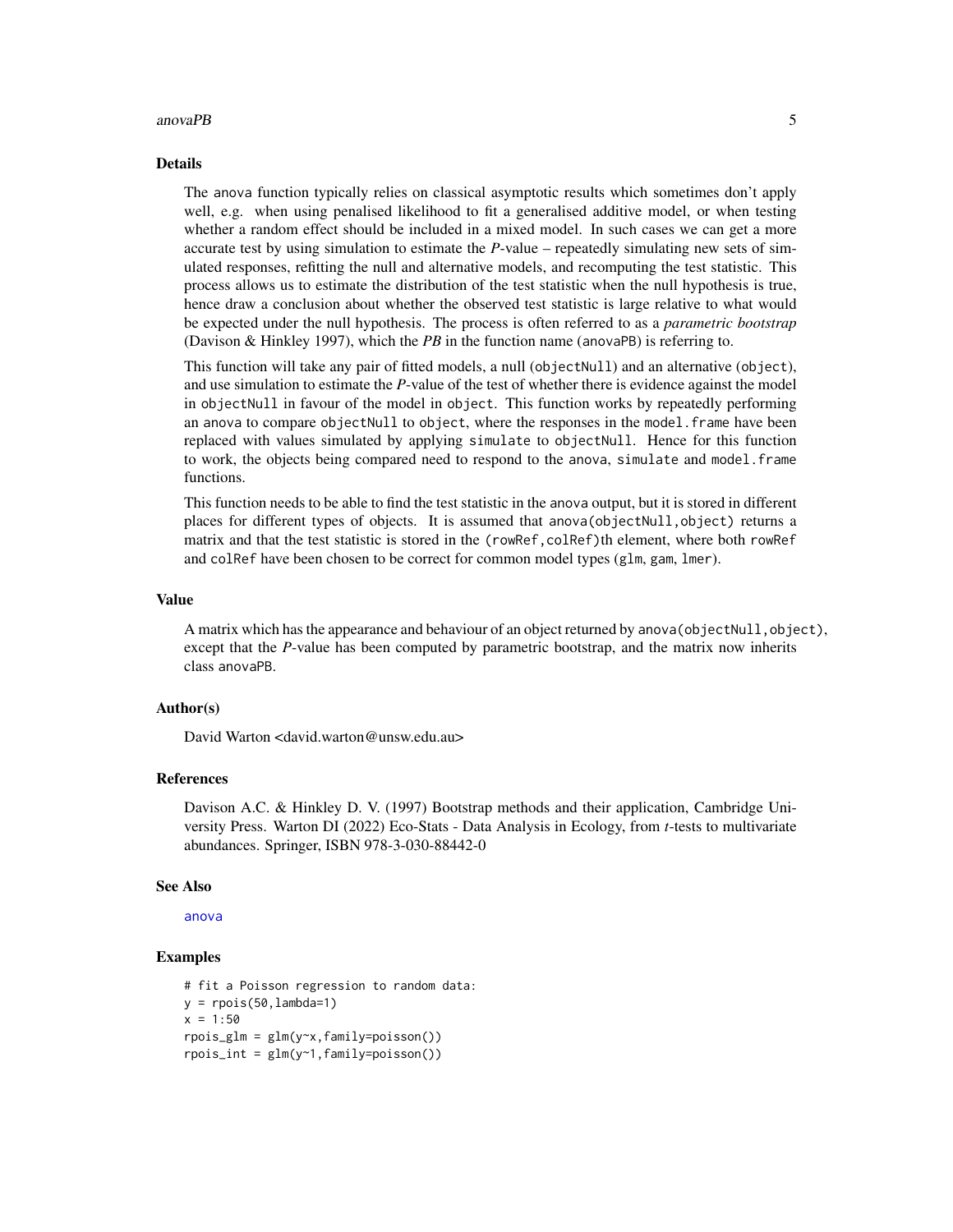<span id="page-5-0"></span>6 aphids and the contract of the contract of the contract of the contract of the contract of the contract of the contract of the contract of the contract of the contract of the contract of the contract of the contract of t

#### anovaPB(rpois\_int,rpois\_glm,n.sim=99)

<span id="page-5-1"></span>aphids *Aphid data*

#### **Description**

A study of the effects of bird exclusion on biological control of aphids in oat and wheat fields in Germany (Grass *et al.* 2017). Many thanks to Ingo for providing the raw data. In each of two fields (one of oats, one of wheat) there were eight plots, four with plastic netting to exclude birds, and four without. Aphid abundance was counted on seven different occasions over the first 38 weeks following netting. The expectation was that aphid numbers would decrease on bird exclusion, because an important food source to tree sparrows is aphid predators, hoverflies and ladybird beetles, so presence of birds may be limit the effectiveness of a biological control of aphids.

#### Usage

data(aphids)

# Format

A list containing two dataframes, oat and wheat, depending on the crop. Each dataframe contains:

Plot The plot ID, a factor with eight levels

Treatment A factor indicating whether birds were excluded, excluded or present.

Time The number of days since netting was applied.

counts Aphid abundance (counts)

logcount  $log(y+1)$ -transformed aphid abundance

#### References

Grass *et al.* (2017) Insectivorous birds disrupt biological control of cereal aphids. Ecology, 98 1583-90.

```
data(aphids)
colsc(rgb(1,0,0,a1pha=0.5),rgb(0,0,1,a1pha=0.5))#transparent colours
with(aphids$oat, interaction.plot(Time,Plot,logcount,legend=FALSE,
                             col=cols[Treatment], lty=1, ylab="Counts [log(y+1) scale]",
                               xlab="Time (days since treatment)") )
                            legend("bottomleft",c("Excluded","Present"),col=cols,lty=1)
```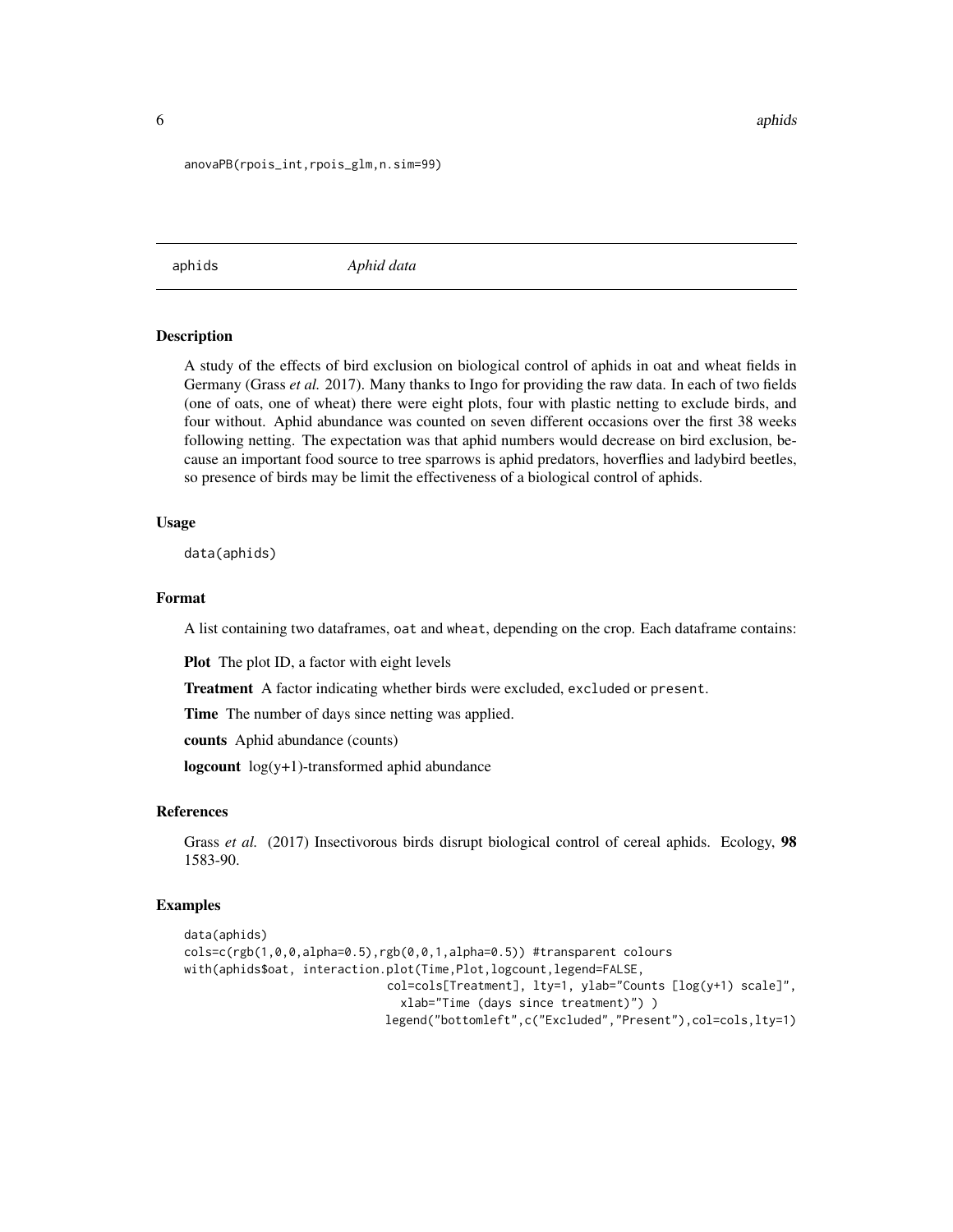<span id="page-6-0"></span>

A subset from a study of the effects of bird exclusion on biological control of aphids in a German oat field (Grass *et al.* 2017). Many thanks to Ingo for providing the raw data. The full data are in [aphids](#page-5-1), here we provide just two sampling times, 3 days and 30 days after netting. OK, this is not quite a BACI design, 3 days after netting is not quite "before" but effects at this point should be negligible...

There were eight plots, four with plastic netting to exclude birds, and four without. Aphid abundance was counted on 5 shoots per plot. The expectation was that aphid numbers would decrease on bird exclusion, because an important food source to tree sparrows is aphid predators, hoverflies and ladybird beetles, so presence of birds may be limit the effectiveness of a biological control of aphids.

#### Usage

data(aphidsBACI)

#### Format

A dataframe containing:

Plot The plot ID, a factor with eight levels

Treatment A factor indicating whether birds were excluded, excluded or present.

Time The data of sampling (June 18th or July 15th, 3 and 30 days after netting, respectively)

counts Aphid abundance (counts)

logcount log(y+1)-transformed aphid abundance

### References

Grass *et al.* (2017) Insectivorous birds disrupt biological control of cereal aphids. Ecology, 98 1583-90.

```
data(aphidsBACI)
plot(logcount~interaction(Treatment,Time),data=aphidsBACI,col=c("lightgreen","pink"))
```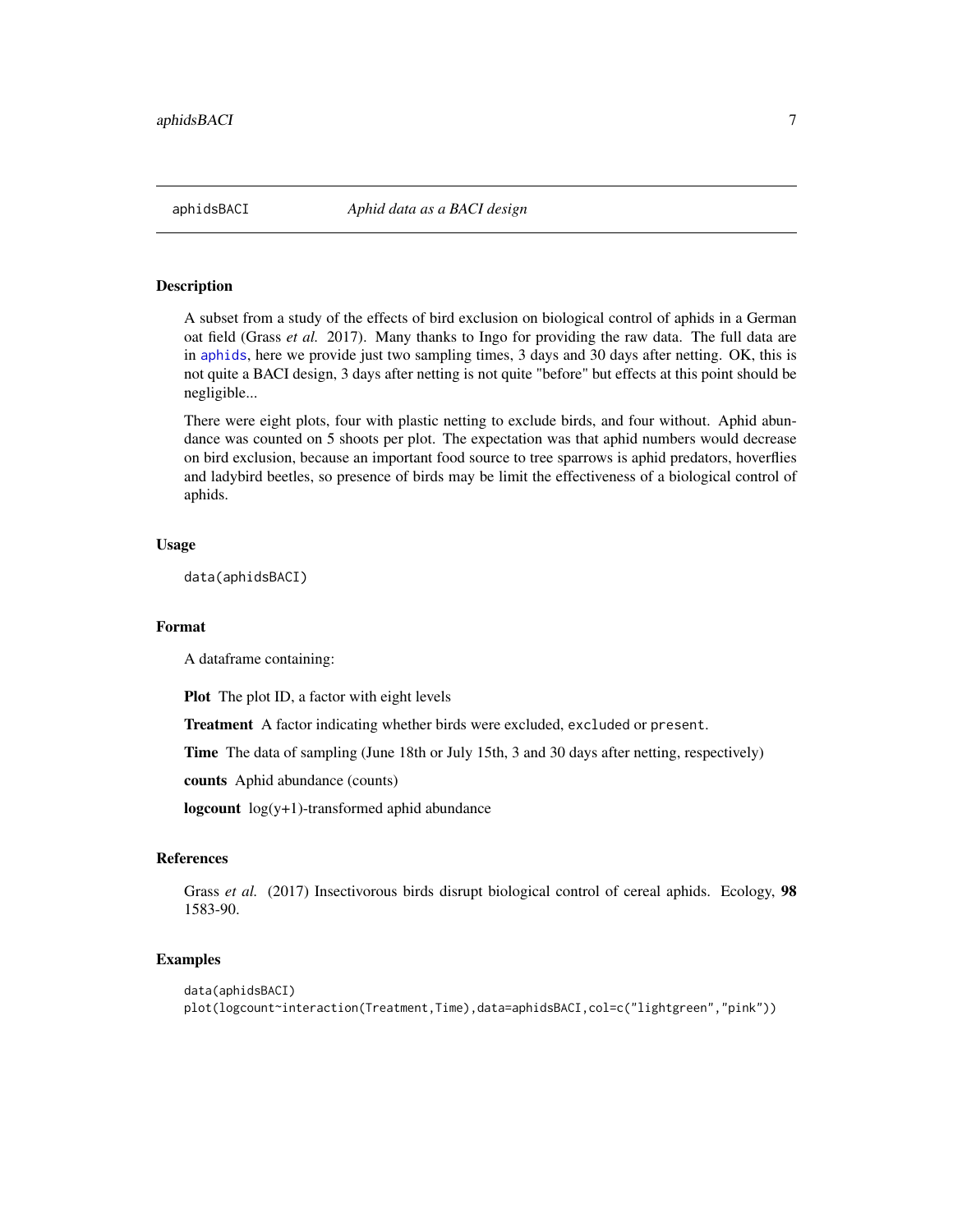<span id="page-7-0"></span>

A spatial moving block bootstrap resampling scheme is constructed, that can then be used in resampling-based inference (e.g. using [anova.manyglm](#page-0-0)). Blocks are constructed as discs or tiles of observations of a user-specified size and shape.

# Usage

```
BlockBootID(
  x,
  y,
  block_L,
  nBoot = 499,
  Grid_space,
  lookuptables.folderpath = NA,
  shape = "disc",...
)
```
#### **Arguments**

| $\mathsf{x}$            | the easting of spatial coordinate for the site.                                                                                                                       |
|-------------------------|-----------------------------------------------------------------------------------------------------------------------------------------------------------------------|
| У                       | the northing of the spatial coordinate for the site.                                                                                                                  |
| block_L                 | the size of the spatial blocks to be resampled.                                                                                                                       |
| nBoot                   | the number of resamples required (defaults to 499).                                                                                                                   |
| Grid_space              | the resolution of the lattice used to sample centres of spatial blocks. Defaults to<br>a third of the resolution of block_Ls.                                         |
| lookuptables.folderpath |                                                                                                                                                                       |
|                         | (optional) path to a directory where lookup tables can be found that assign obser-<br>vations to spatial blocks. Such tables would considerably speed up the process. |
| shape                   | shape of the spatial blocks to resample. Default is disc, but square tiles can<br>also be specified.                                                                  |
| $\ddotsc$               | additional arguments passed to resample_blocks_by_area.                                                                                                               |

#### Details

A spatial moving block bootstrap resampling scheme is constructed, that can then be used in resampling-based inference. A matrix of IDs is returned, with different resamples in different rows of the matrix, which can be used as input to functions designed for resampling-based inference (such as [anova.manyglm](#page-0-0)).

Blocks are constructed as discs or tiles of observations, whose size is controlled by blockl\_L, these blocks are kept together in resampling. The centre of each block is chosen at random along a lattice specified via Grid\_space.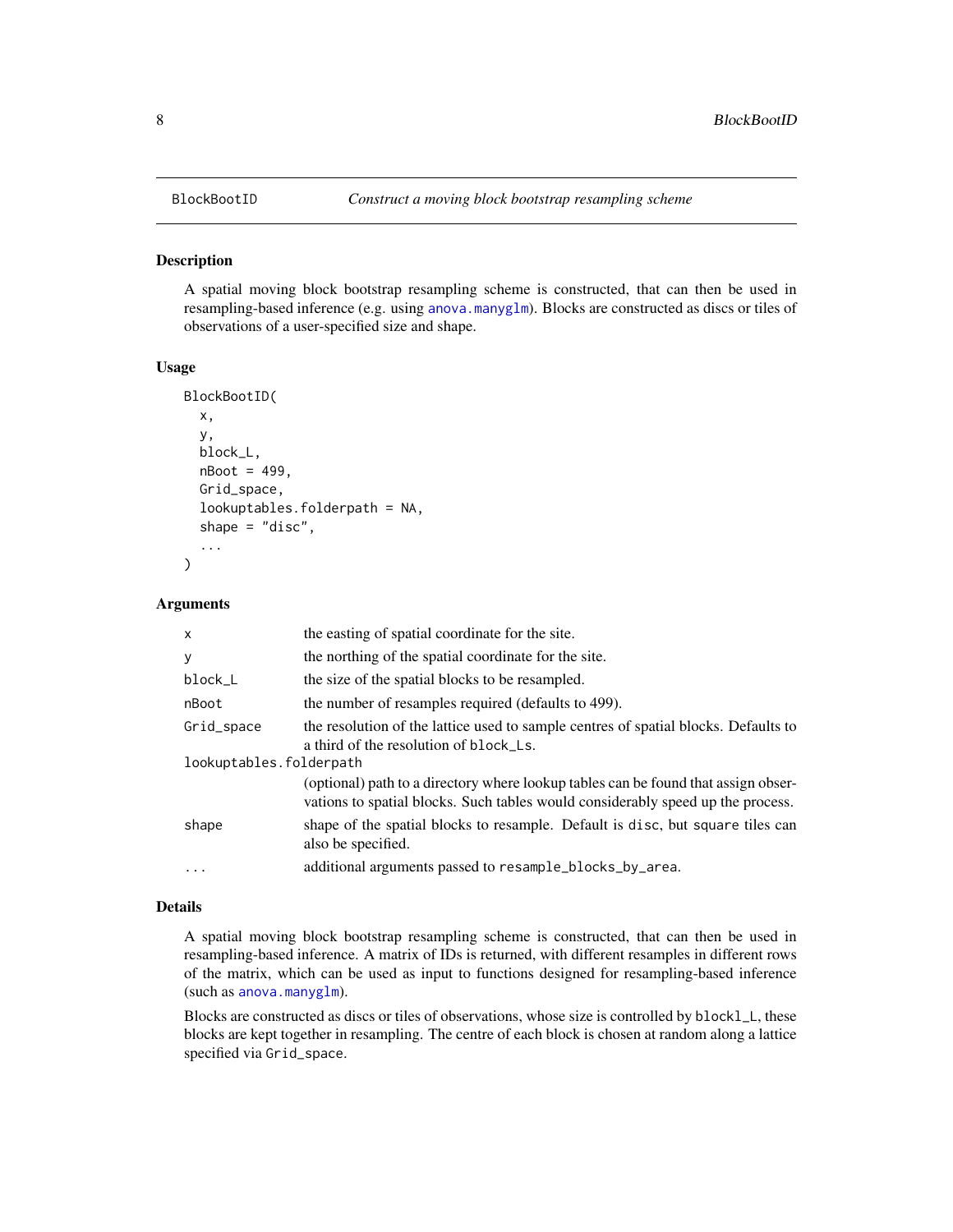#### <span id="page-8-0"></span>cpredict the contract of the contract of the contract of the contract of the contract of the contract of the contract of the contract of the contract of the contract of the contract of the contract of the contract of the c

The most computationally intensive part of this process is working out which observations belong in which blocks. If repeated analyses are to be undertaken in the same spatial domain using the same sites, it is best to run this process only once and save the result as a set of lookup tables. Then the path to the directory containing these tables is specified via lookuptables.folderpath and the whole thing runs heaps faster.

#### Value

A matrix of IDs for each moving block bootstrap resample, with different resamples in rows and observations in columns.

# Author(s)

Eve Slavich <eve.slavich@unsw.edu.au>

#### See Also

[anova.manyglm](#page-0-0), [lm](#page-0-0)

# Examples

```
data(Myrtaceae)
# fit a lm:
library(mvabund)
Myrtaceae$logrich=log(Myrtaceae$richness+1)
mft_richAdd = manylm(logrich~soil+poly(TMP_MAX,degree=2)+
                     poly(TMP_MIN,degree=2)+poly(RAIN_ANN,degree=2),
                                        data=Myrtaceae)
```

```
# construct a boot ID matrix:
BootID = BlockBootID(x = Myrtaceae$X, y = Myrtaceae$Y, block_L = 20,
            nBoot = 199, Grid_space = 5)
anova(mft_richAdd,resamp="case",bootID=BootID)
```
<span id="page-8-1"></span>cpredict *Conditional Predictions for Multivariate Linear Model Fits*

### Description

Predicted values using full conditional models derived from a multivariate linear model (mlm) object. The full conditionals model each response as a linear model with all other responses used as predictors in addition to the regressors specified in the formula of the mlm object.

#### Usage

```
cpredict(object, standardize = TRUE, ...)
```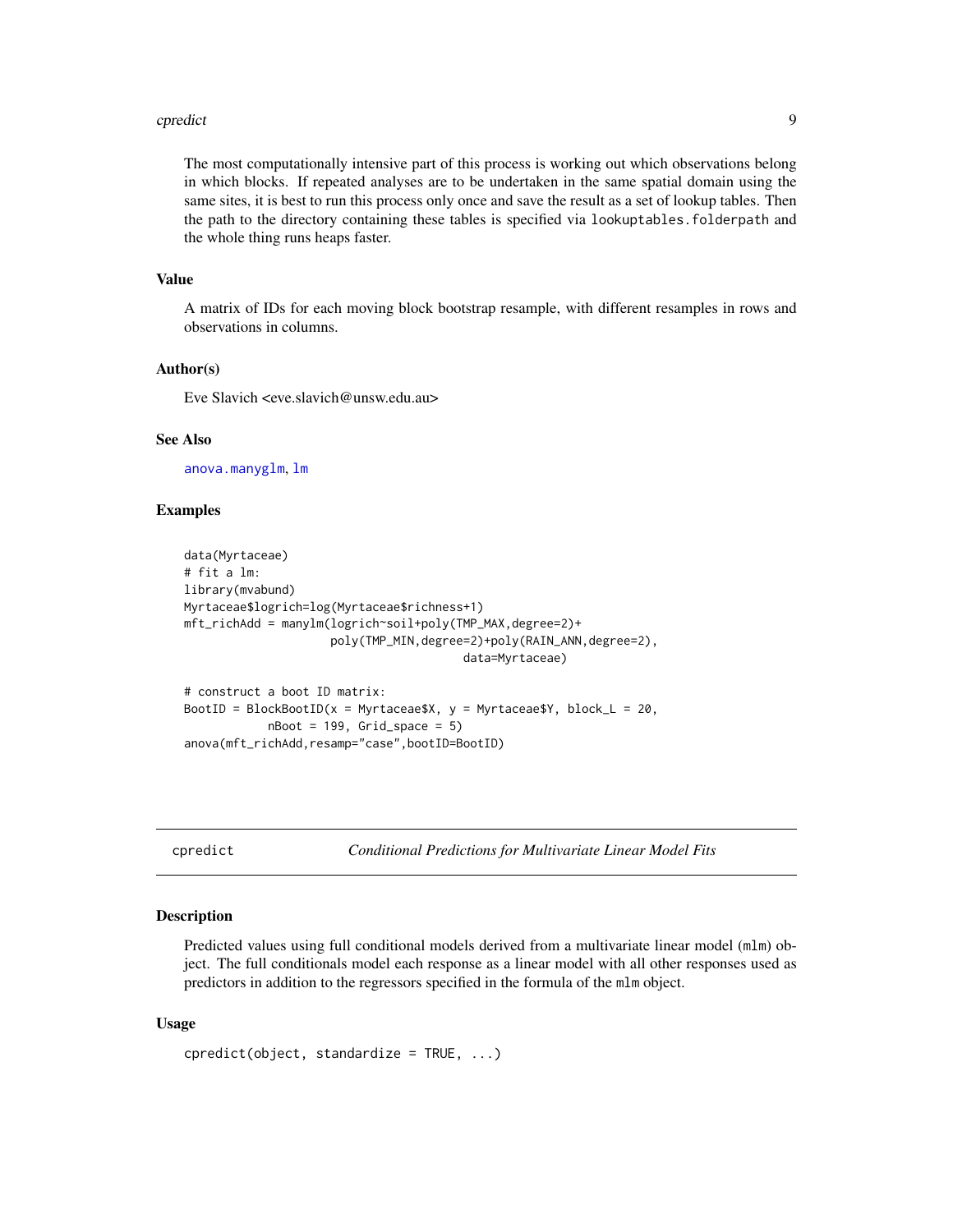#### <span id="page-9-0"></span>**Arguments**

| object      | a mlm object, typically the result of calling lm with a matrix response.                                                                                                   |
|-------------|----------------------------------------------------------------------------------------------------------------------------------------------------------------------------|
| standardize | logical defaults to TRUE, standardising responses so they are comparable across<br>responses.                                                                              |
| .           | further arguments passed to predict. Im, in particular, newdata. However, this<br>function was not written to accept non-default values for se. fit, interval or<br>terms. |

#### Details

Predictions using an mlm object but based on the full conditional model, that is, from a linear model for each response as a function of all responses as well as predictors. This can be used in plots to diagnose the multivariate normality assumption.

By default predictions are standardised to facilitate overlay plots of multiple responses, as in [plotenvelope](#page-17-1).

This function behaves much like predict. Im, but currently, standard errors and confidence intervals around predictions are not available.

#### Value

A matrix of predicted values from full conditional models.

#### Author(s)

David Warton <david.warton@unsw.edu.au>

#### References

Warton DI (2022) Eco-Stats - Data Analysis in Ecology, from *t*-tests to multivariate abundances. Springer, ISBN 978-3-030-88442-0

# See Also

[cresiduals](#page-10-1), [lm](#page-0-0), [plotenvelope](#page-17-1), [predict.lm](#page-0-0)

```
data(iris)
# fit a mlm:
iris.mlm=lm(cbind(Sepal.Length,Sepal.Width,Petal.Length,Petal.Width)~Species,data=iris)
# predict each response conditionally on the values of all other responses:
cpredict(iris.mlm)
```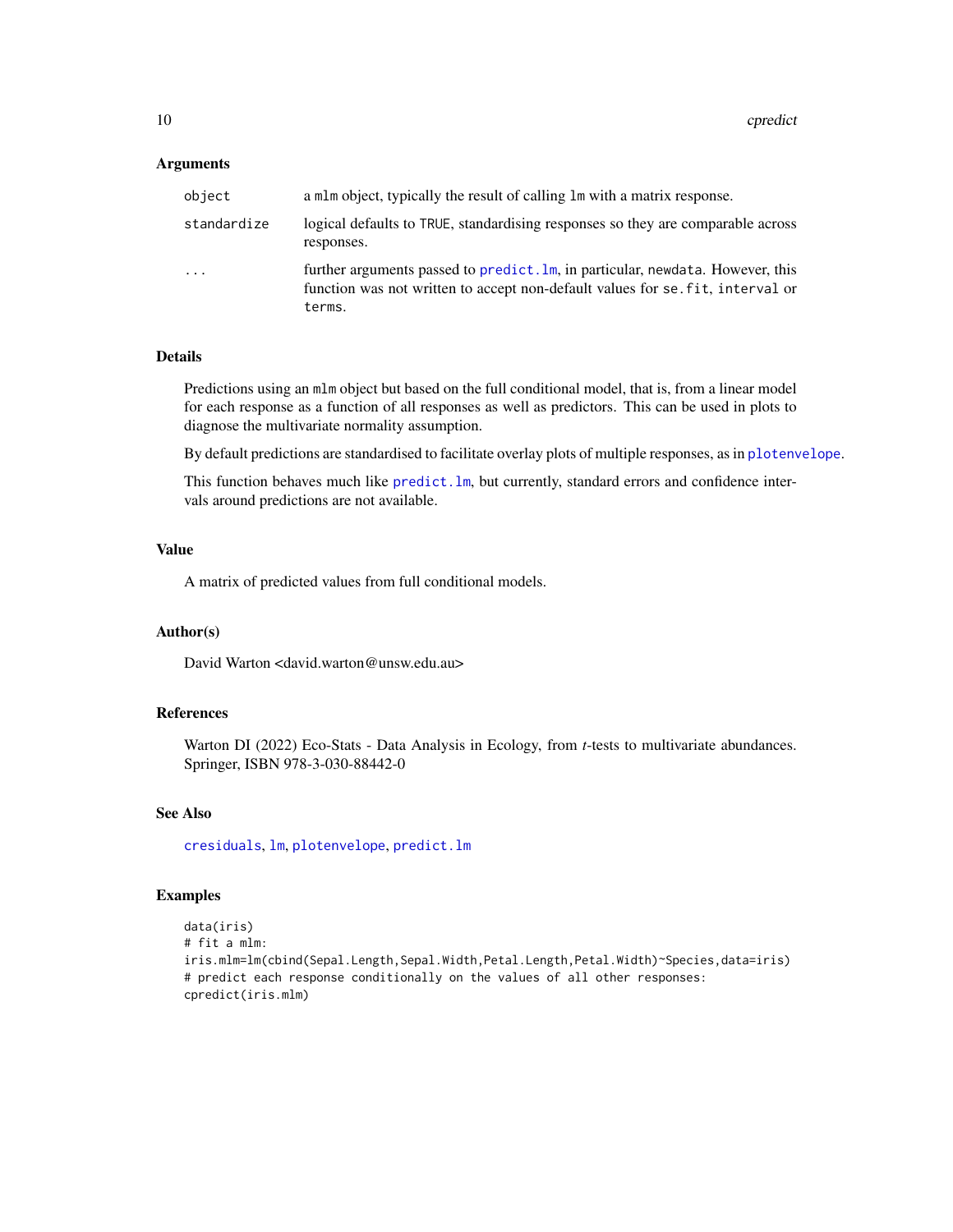<span id="page-10-1"></span><span id="page-10-0"></span>Residuals from full conditionals of a Multivariate Linear Model (mlm) object. The full conditional for each response is a linear model with all other responses used as predictors in addition to the regressors specified in the formula of the mlm object. This is used to diagnose the multivariate normality assumption in [plotenvelope](#page-17-1).

# Usage

cresiduals(object, standardize = TRUE, ...)

# **Arguments**

| object                  | a mlm object, typically the result of calling lm with a matrix response.                                              |
|-------------------------|-----------------------------------------------------------------------------------------------------------------------|
| standardize             | logical defaults to TRUE, to return studentized residuals using rstandard so they<br>are comparable across responses. |
| $\cdot$ $\cdot$ $\cdot$ | further arguments passed to residuals. Im or rstandard.                                                               |

# Details

A residuals function for mlm objects, which returns residuals from a full conditional model, that is, a linear model of each response against all responses as well as predictors, which can be used to diagnose the multivariate normality assumption. These can be standardized (standardize=TRUE) to facilitate overlay plots of multiple responses, as in [plotenvelope](#page-17-1).

#### Value

A matrix of residuals

#### Author(s)

David Warton <david.warton@unsw.edu.au>

# References

Warton DI (2022) Eco-Stats - Data Analysis in Ecology, from *t*-tests to multivariate abundances. Springer, ISBN 978-3-030-88442-0

# See Also

[cpredict](#page-8-1), [lm](#page-0-0), [plotenvelope](#page-17-1), [residuals](#page-0-0), [rstandard](#page-0-0)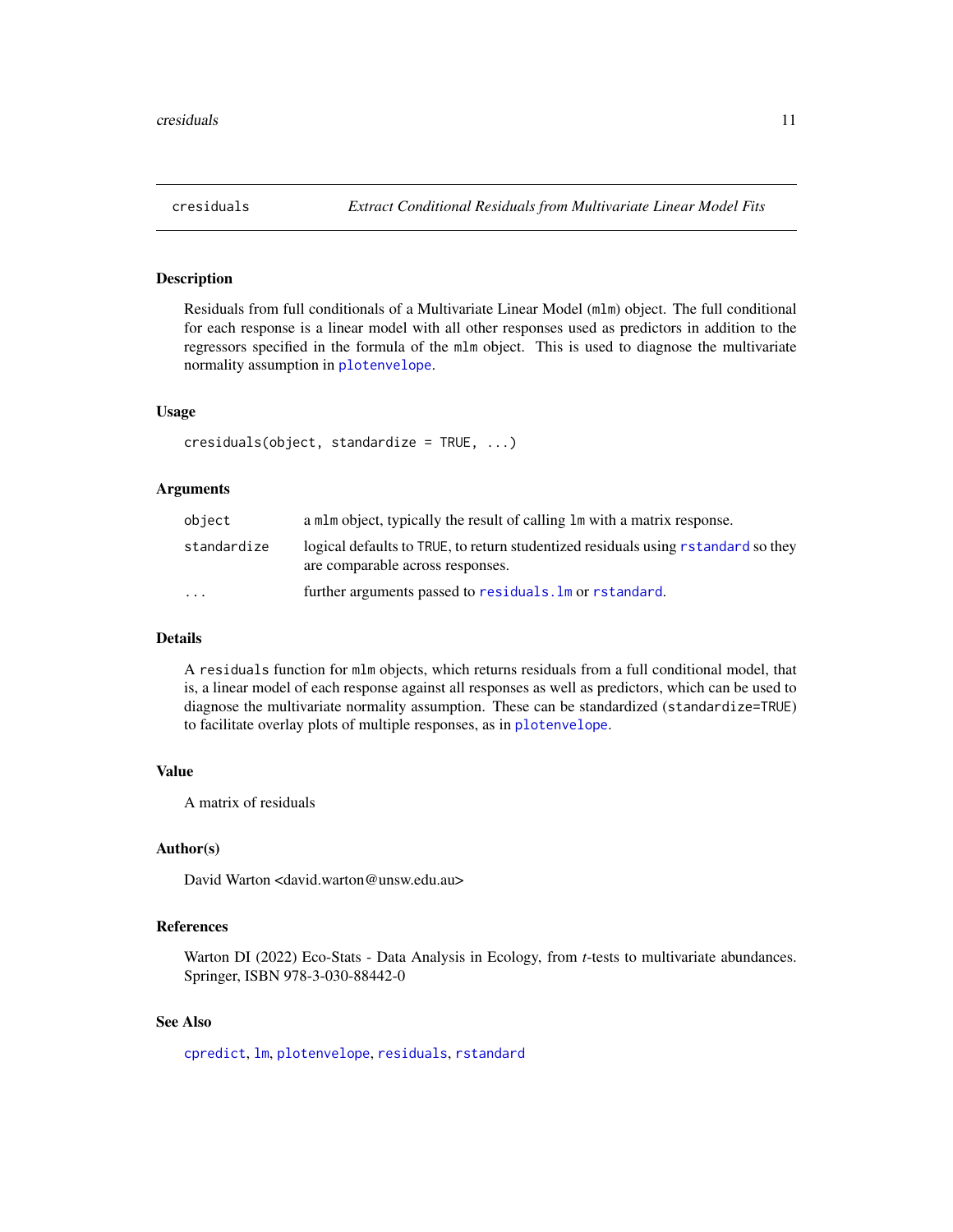<span id="page-11-0"></span>12 estuaries estuaries estuaries estuaries estuaries estuaries estuaries estuaries estuaries estuaries estuaries estuaries estuaries estuaries estuaries estuaries estuaries estuaries estuaries estuaries estuaries estuaries

#### Examples

```
data(iris)
# fit a mlm:
iris.mlm=lm(cbind(Sepal.Length,Sepal.Width,Petal.Length,Petal.Width)~Species,data=iris)
# construct full conditional residuals:
cresiduals(iris.mlm)
```
estuaries *Effect of pollution on marine microinvertebrates in estuaries*

# Description

Data from an observational study of whether there is a different in microinvertebrate communities between estuaries that have been heavily modified by human activity and those that have not, across seven estuaries along the coast of New South Wales, Australia (Clark et al. 2015).

#### Usage

data(estuaries)

#### Format

A dataframe containing (amongst other things):

Mod A factor describing whether the sample was taken from a 'Modified' or 'Pristine' estuary.

- Zone Whether the sample was taken from Inner (upstream) or Outer (downstream) zone of the estuary.
- Estuary A factor with seven levels identifying which estuary the sample was taken from.

Total Total abundance of all invertebrates in the sample

Richness Richness of taxa in the sample – the number of responses (of those in columns 8-94) taking a non-zero value

Other variables in the dataset give invertebrate counts separately for different taxa.

# References

Clark, G. F., Kelaher, B. P., Dafforn, K. A., Coleman, M. A., Knott, N. A., Marzinelli, E. M., & Johnston, E. L. (2015). What does impacted look like? high diversity and abundance of epibiota in modified estuaries. Environmental Pollution 196, 12-20.

```
data(estuaries)
plot(Total~Estuary,data=estuaries,col=c(4,2,2,4,2,4,2))
```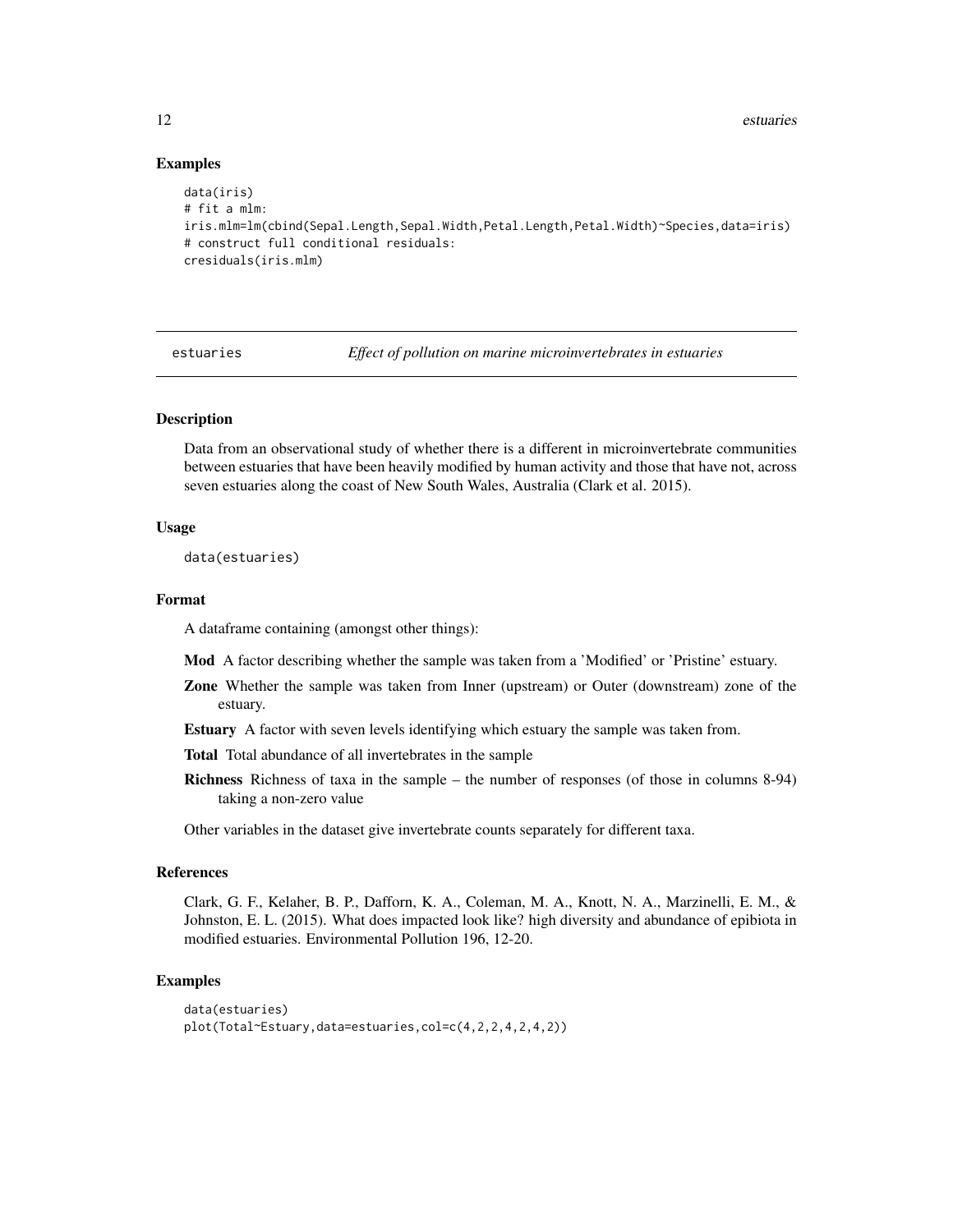<span id="page-12-0"></span>estuaryZone *Effect of pollution on marine microinvertebrates in estuaries in different zones*

#### **Description**

Data from an observational study of whether there is a different in microinvertebrate communities between estuaries that have been heavily modified by human activity and those that have not, across seven estuaries along the coast of New South Wales, Australia (Clark et al. 2015). Sampling was undertaken in both Inner and Outer zones of the estuary.

#### Usage

data(estuaryZone)

#### Format

A dataframe containing (amongst other things):

- Mod A factor describing whether the sample was taken from a 'Modified' or 'Pristine' estuary.
- Zone Whether the sample was taken from Inner (upstream) or Outer (downstream) zone of the estuary.
- Estuary A factor with seven levels identifying which estuary the sample was taken from.

Total Total abundance of all invertebrates in the sample

Richness Richness of taxa in the sample – the number of responses (of those in columns 8-94) taking a non-zero value

Other variables in the dataset give invertebrate counts separately for different taxa.

#### References

Clark, G. F., Kelaher, B. P., Dafforn, K. A., Coleman, M. A., Knott, N. A., Marzinelli, E. M., & Johnston, E. L. (2015). What does impacted look like? high diversity and abundance of epibiota in modified estuaries. Environmental Pollution 196, 12-20.

```
data(estuaryZone)
cols=c("blue","red","lightblue","pink")
plot(Total~interaction(Estuary,Zone),data=estuaryZone,col=cols[c(1,2,2,1,2,1,2,3,4,4,3,4,3,4)])
```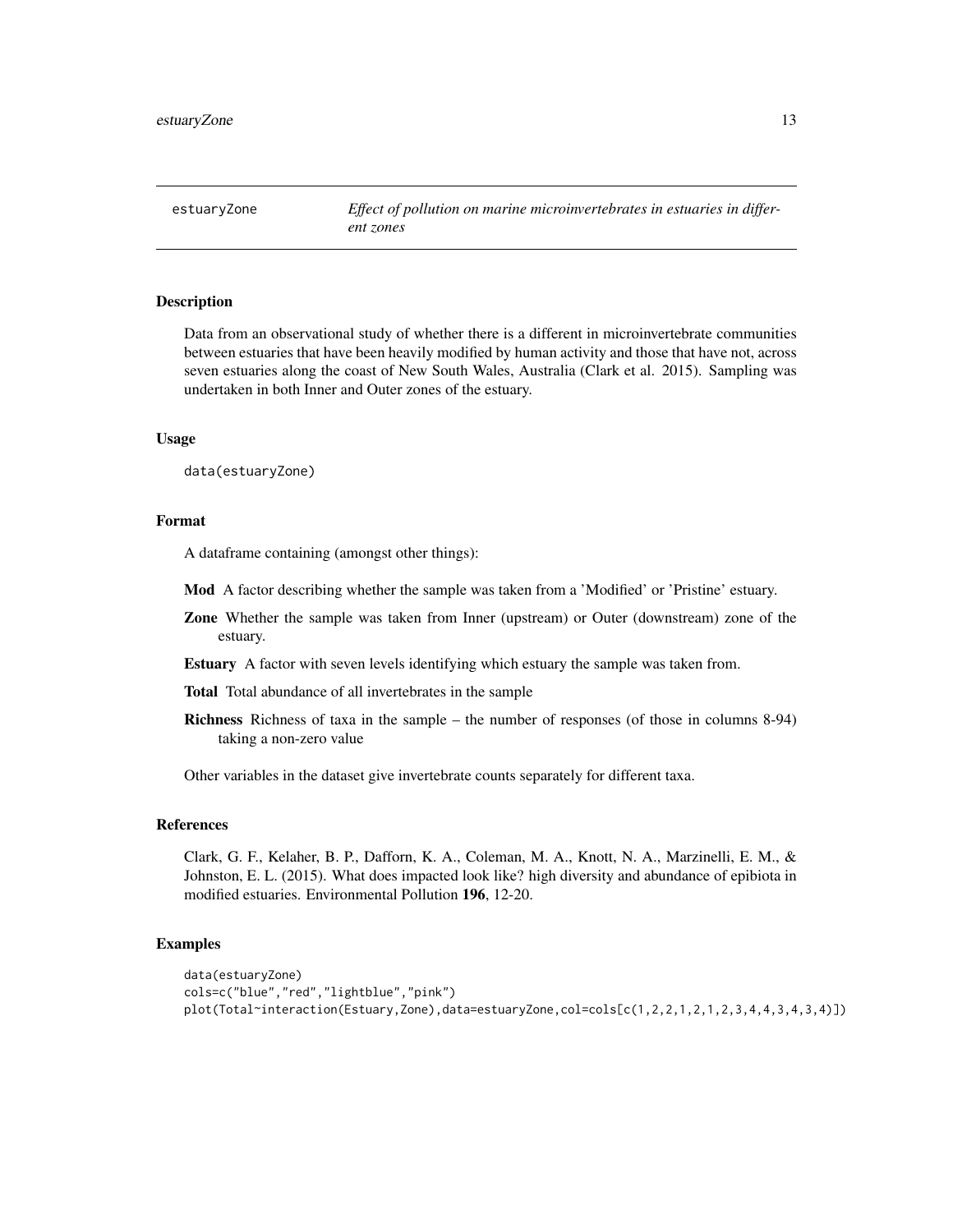<span id="page-13-0"></span>

Data inspired by a worldwide study of plant height and its association with climate and latitude (Moles *et al.* 2009). Height is recorded for one dominant plant at each of 178 sites, along with dozens of climatic variables extracted from BIOCLIM. Sites, climate data and species lists come from Moles *et al.* (2009) but height data are not actually field measurements, due to data unavailability. Instead height has been taken from species descriptions available on Google, accessed 7/1/21.

#### Usage

```
data(globalPlants)
```
# Format

A dataframe containing a whole bunch of stuff, the main things being:

height Maximum plant height, in metres, taken from species descriptions on Google (where available)

lat latitude of the site this plant was found at

temp average daily maximum temperature

rain total annual precipitation

rain.wetm Rainfall in the wettest month

#### References

Moles *et al.* (2009) Global patterns in plant height. Journal of Ecology 97, 923-932.

```
data(globalPlants)
plot(height~lat,data=globalPlants)
```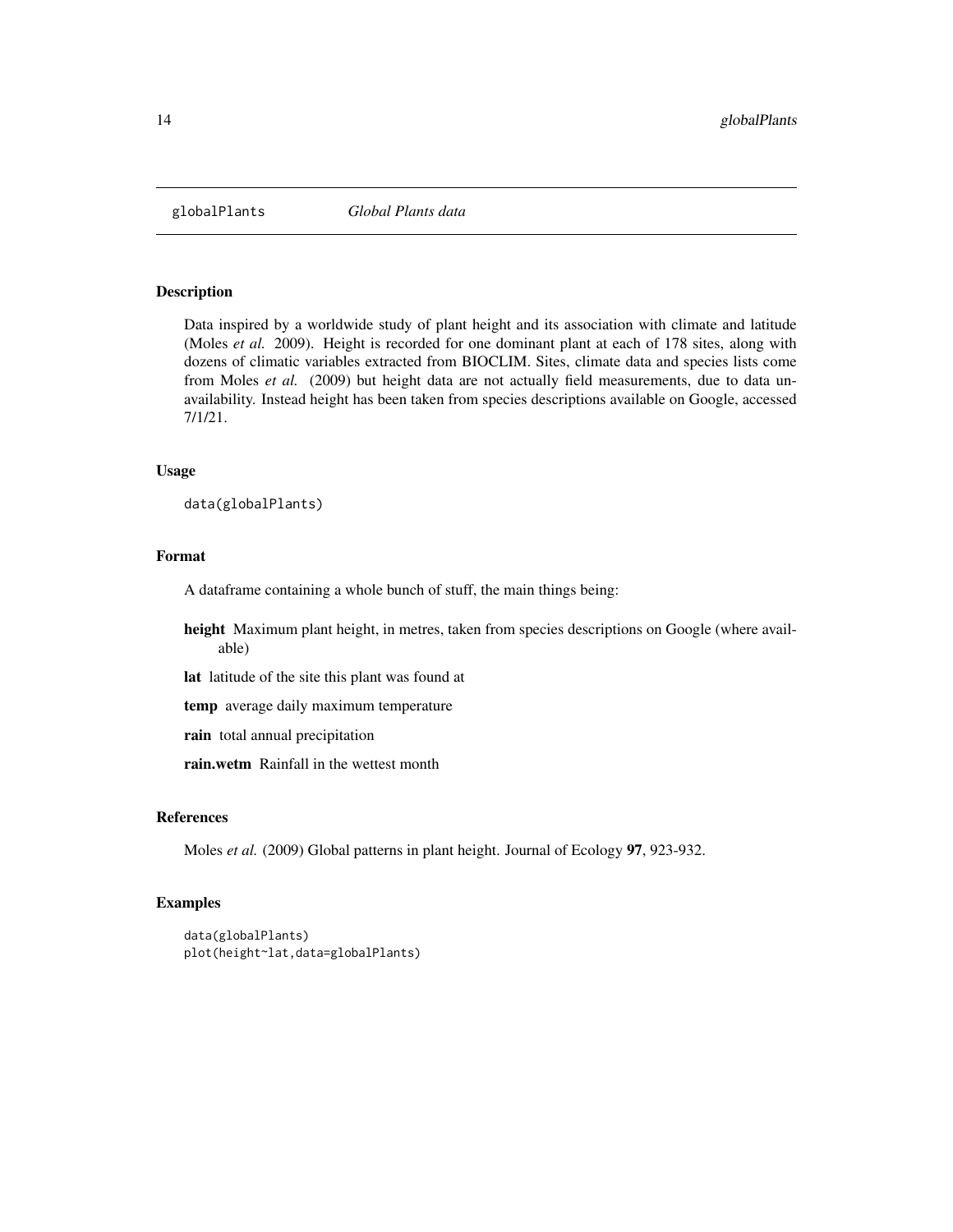<span id="page-14-0"></span>

Data derived from a study of the effects of nicotine on the development of guineapig offspring (Johns et al 1993). Ten pregnant guineapigs were injected with nicotine hydrogen tartite solution, and ten control guinea pigs were injected with saline solution as a control. Learning capabilities of offspring were then measured as the number of errors made when trying to remember where to find food in a simple maze. Data presented are not from the original paper- they have been generated to match the summary statistics reported in Johns et al (1993).

#### Usage

data(guineapig)

#### Format

A list containing two dataframes, oat and wheat, depending on the crop. Each dataframe contains:

errors Number of errors made

treatment N=Nicotine, C=Control

#### References

Johns *et al.* (1993) The effects of chronic prenatal exposure to nicotine on the behavior of guinea pigs (*Cavia porcellus*). The Journal of General Psychology 120, 49-63.

# Examples

```
data(guineapig)
plot(errors~treatment,data=guineapig)
```
headbobLizards *Headbob displays of* Anolis *lizards*

# **Description**

Displays of 14 male *Anolis* lizards were recorded in Puerto Rican forest (Ord *et al. 2016*), along with key environmental characteristics. These lizards bob their head up and down (and do push-ups) in attempts to attract the attention of females, and advertise territory ownership to other males. How fast a lizard bobs its head was recorded, and it was of interest to understand which environmental features (out of temperature, light and noisiness) were related to head bobbing speed.

#### Usage

data(headbobLizards)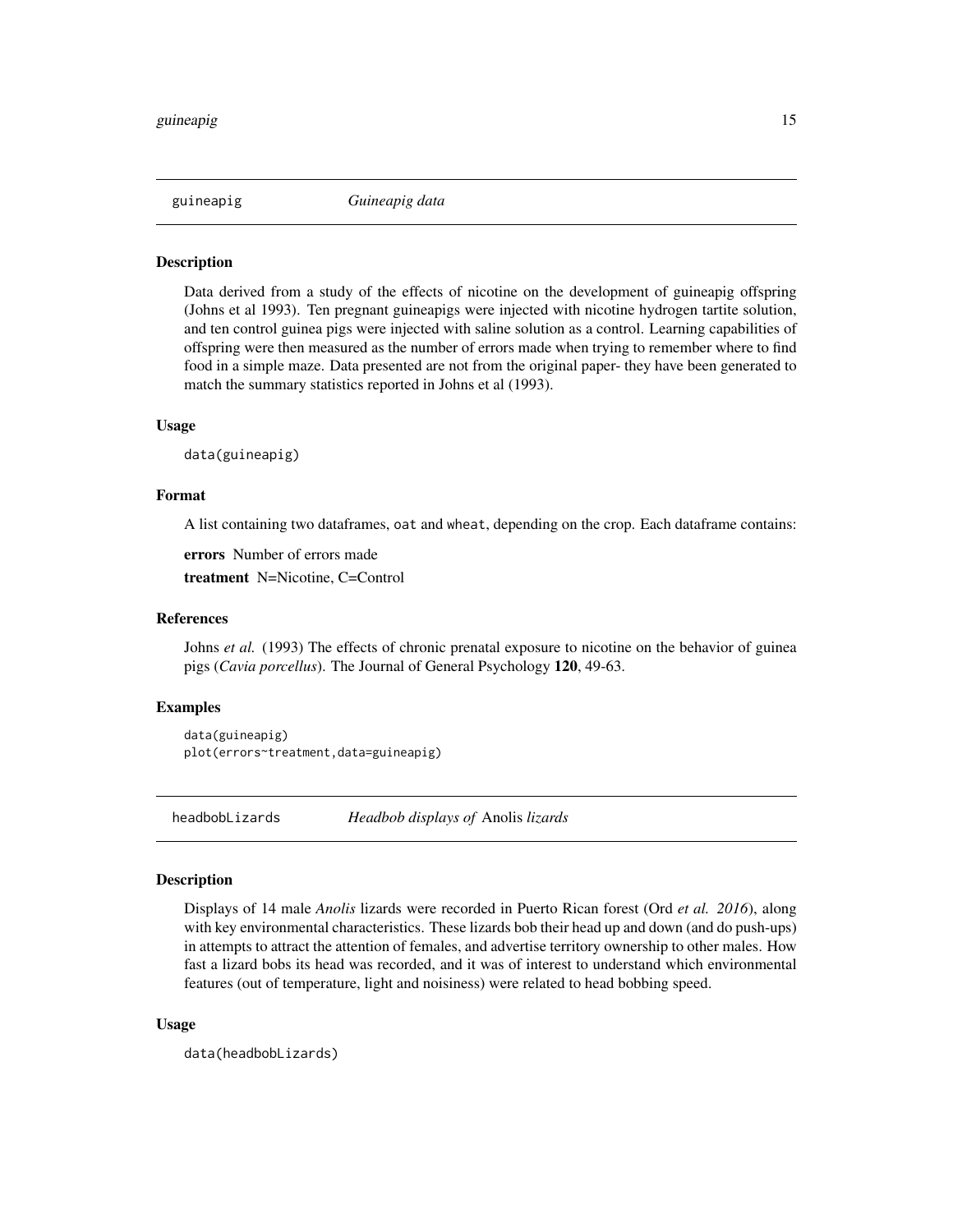# <span id="page-15-0"></span>Format

A dataframe containing:

LizardID A factor indicating Which lizard we are talking about. There is one observation per lizard (but more were originally collected).

TemperatureC Temperature, in degrees Celsius, at the location where lizard was first observed.

AmbientLight Ambient light recorded using a handheld sensor pointed towards the bobbing is happening.

Bg\_noise\_max Visual background noise measured using video analysis.

Hbspd\_max Maximum head-bobbing speed.

time Date and time of observation.

# References

Ord, T. J., Charles, G. K., Palmer, M. & Stamps, J. A. (2016). Plasticity in social communication and its implications for the colonization of novel habitats. Behavioral Ecology 27, 341-351

#### Examples

```
data(headbobLizards)
plot(Hbspd_max~Bg_noise_max, data=headbobLizards)
```
Atmospheric carbon dioxide concentration from the Mauna Loa Ob*servatory*

# **Description**

Monthly average measurements of carbon dioxide concentration from the Mauna Loa Observatory in Hawaii, from March 1958 to February 2021. Data available courtesy of the Global Monitoring Laboratory at the National Oceanic and Atmospheric Administration (NOAA) in the United States (https://www.esrl.noaa.gov/gmd/ccgg/trends/data.html).

#### Usage

data(maunaloa)

#### Format

A dataframe containing:

- Date The data of the measurement in date format. One measurement is available for each month, the first day of the month is assumed here.
- year The year of the measurement.
- month The month of the measurement.
- DateNum The date in numerical format, as year+month/12.
- co2 Carbon dioxide measurement in parts per million. Calculated as the average of all daily measurements for the month.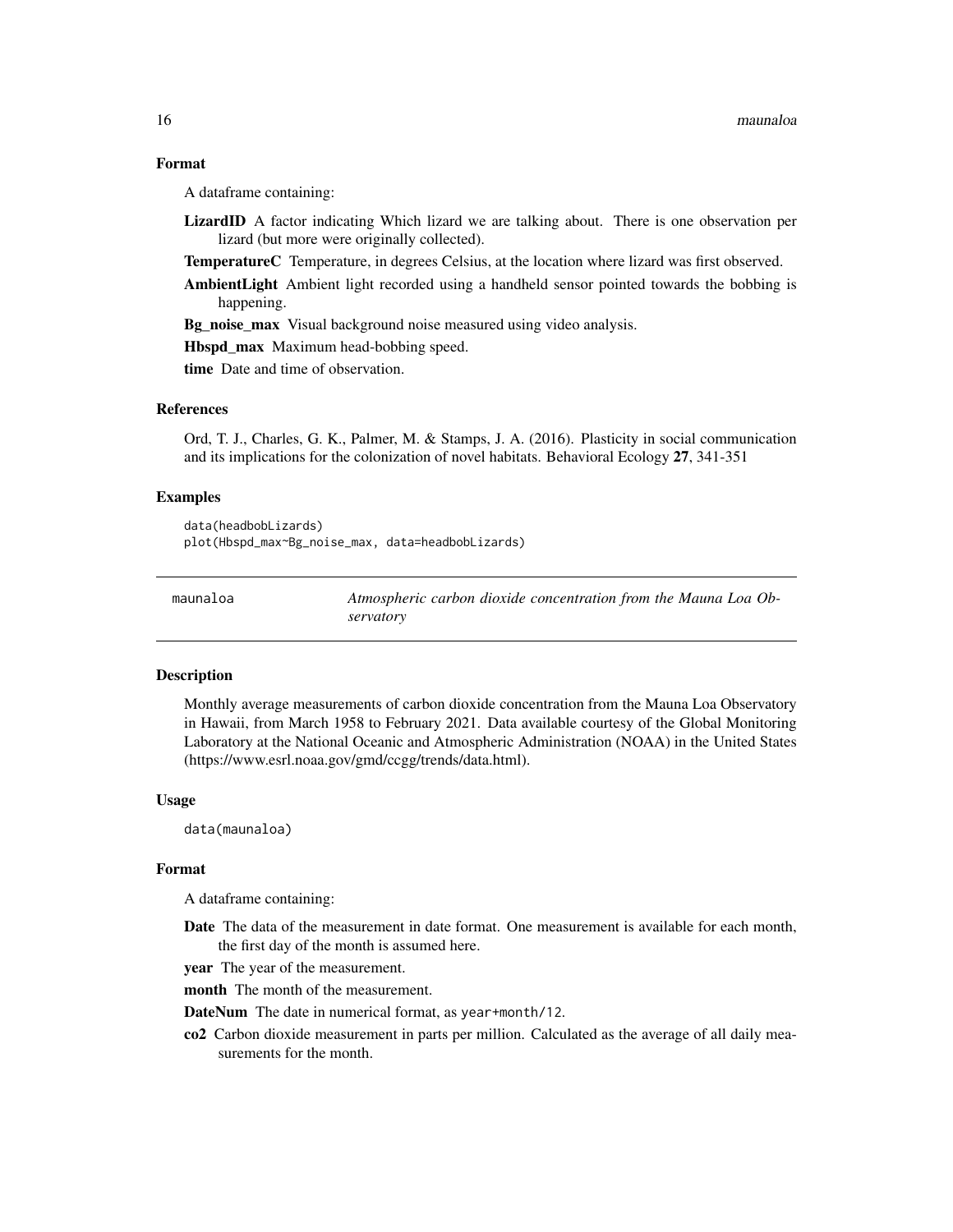#### <span id="page-16-0"></span>Myrtaceae 17

#### Examples

```
data(maunaloa)
plot(co2~Date, type="l", data=maunaloa)
```
Myrtaceae *Species richness of* Myrtaceae *plants*

# **Description**

Data derived from NSW National Parks and Wildlife Service resources on species richness for members of the *Myrtaceae* family (eucalypts and relates species) in 1000 monitoring transects west of Sydney in the Greater Blue Mountains World Heritage Area. Also included is soil type classified into 9 categories, and a few climate variables derived from Worldclim.

#### Usage

data(Myrtaceae)

# Format

A dataframe containing (amongst other things):

X Easting of the site (in km).

Y Nothing of the site (in km).

richness Total number of *Mrtaceae* species observed at this site.

TMP\_MAX Annual average of daily maximum temperature (degrees Celsius).

TMP\_MIN Annual average of daily minimum temperature (degrees Celsius).

RAIN\_ANN Annual precipitation (in millimetres).

soil Soil type, classified into nine categories.

aspect Aspect of the site (in degrees, 0=360=due North).

```
data(Myrtaceae)
library(ggplot2)
ggplot(Myrtaceae, aes(x=X, y=Y))+geom_point(aes(color=richness))+
 theme_classic()+xlab("West<-->East (km)")+ylab("South<-->North (km)")+
 scale_color_gradient(low="lightgreen",high="black")+
 labs(color="Species richness [log(y+1)-scale]")+theme(legend.position="top")+
 guides(color = guide_colorbar(title.position = "top",ticks=FALSE,
                               barwidth=15,barheight=0.5))+coord_fixed()
```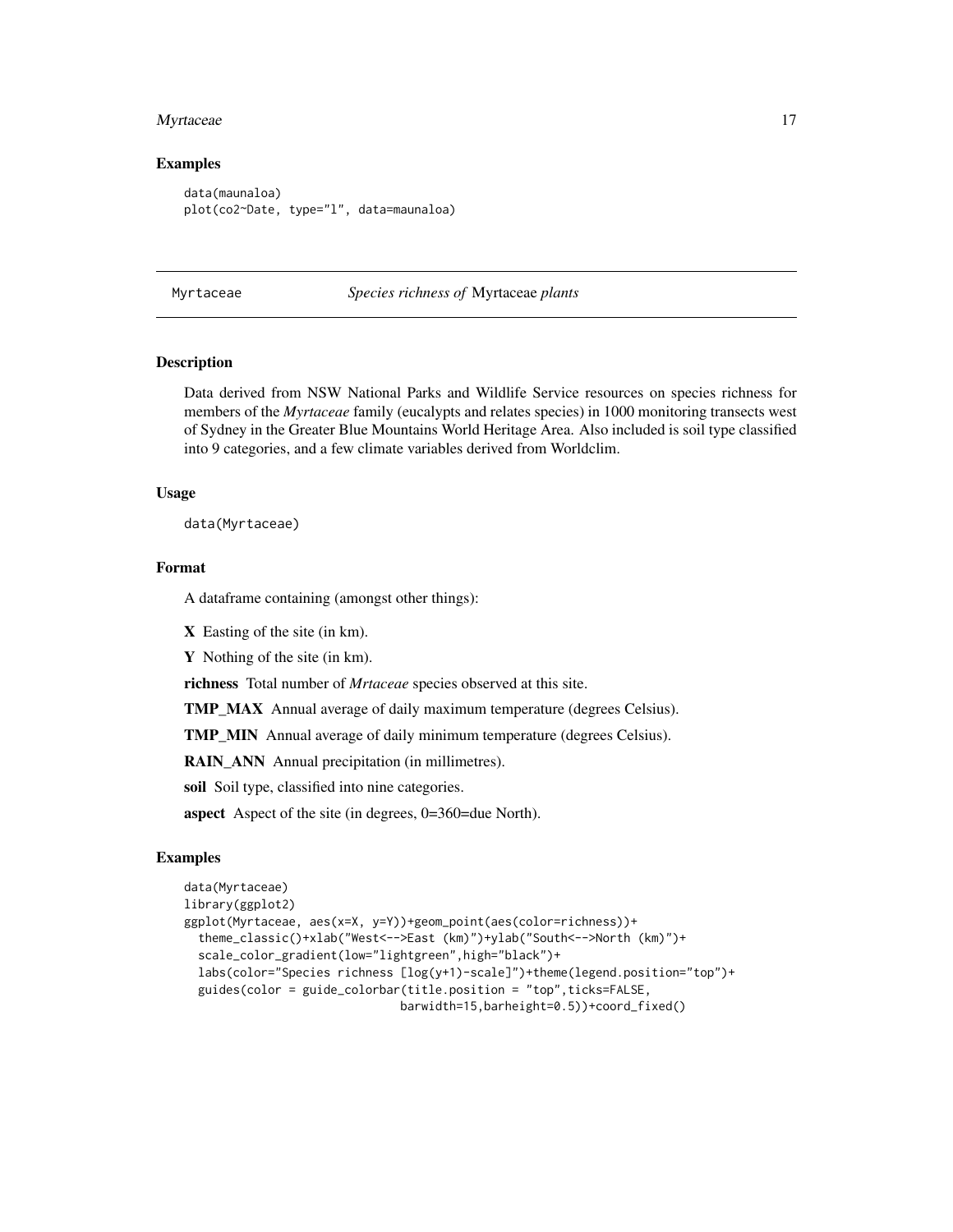Produces diagnostic plots of a fitted model y, and adds global envelopes constructed by simulating new residuals, to see how departures from expected trends compare to what might be expected if the fitted model were correct. Global envelopes are constructed using the GET package (Myllymäki et al 2017) for simultaneous control of error rates over the whole plot, by simulating new responses from the fitted model then recomputing residuals (which can be computationally intensive), or alternatively, by simulating residuals directly from the (multivariate) normal distribution (faster, but not always a smart move). Options for diagnostic plots to construct are a residual vs fits, a normal quantile plot, or scale-location plot, along the lines of [plot.lm](#page-0-0).

#### Usage

```
plotenvelope(
 y,
 which = 1:2,
  sim.method = "refit",
  n.sim = 199,
  conf<math>.level = 0.95,
  type = "st",
  overlay = TRUE,
  transform = NULL,
 main = c("Residuals vs Fitted Values", "Normal Quantile Plot", "Scale-Location Plot"),
  xlab = c("Fitted values", "Theoretical Quantiles", "Fitted Values"),
 ylab = c("Residuals", "Residuals", expression(sqrt("|Residuals|"))),
  col = par("col"),
  line.col = if (add.smooth) c("slateblue4", "olivedrab", "slateblue4") else
    rep("olivedrab", 3),
  envelope.col = adjustcolor(line.col, 0.1),
  add্mooth = TRUE,plot.it = TRUE,resFunction = NULL,
  predFunction = NULL,
  fitMin = if (inherits(y, "glm") | inherits(y, "manyglm")) -6 else -Inf,
  ...
)
```
#### Arguments

| <b>y</b> | is any object that responds to residuals, predict and (if sim. method="refit")<br>simulate and update. |
|----------|--------------------------------------------------------------------------------------------------------|
| which    | a vector specifying the diagnostic plots to construct:                                                 |
|          | 1. residual vs fits, with a smoother                                                                   |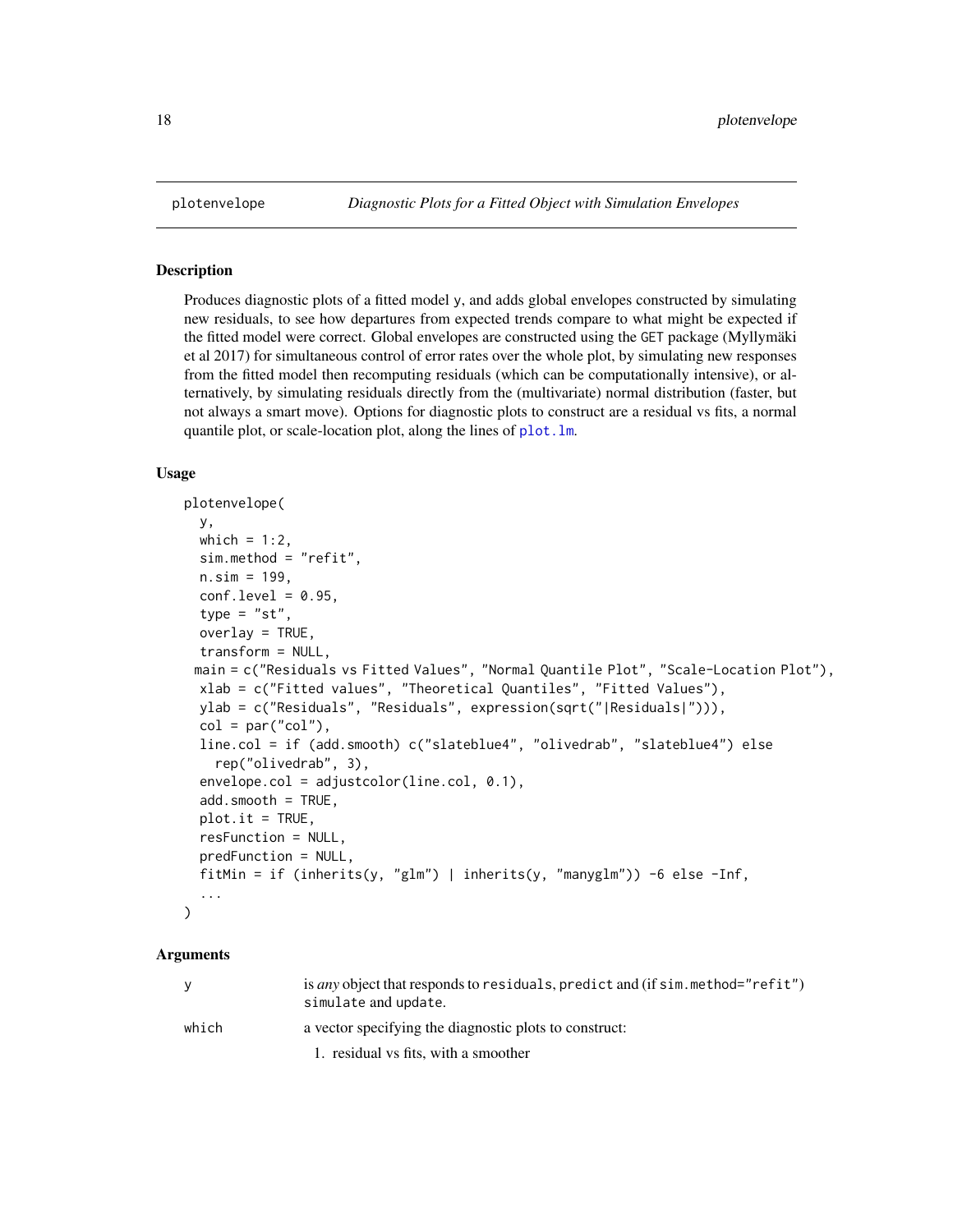3. scale-location plot, with smoother

<span id="page-18-0"></span>These are the first three options in [plot.lm](#page-0-0) and a little is borrowed from that code. A global envelope is included with each plot around where we expect to see the data (or the smoother, if requested, for plots 1 and 3) when model assumptions are satisfied. If not fully captured by the global envelope, there is some evidence that the model assumptions are not satisfied.

- sim.method How should residuals be simulated? The default for most objects is "refit", which constructs new responses (via [simulate](#page-0-0)), refits the model (via [update](#page-0-0)), then recomputes residuals, often known as a *parametric bootstrap*. This is computationally intensive but gives a robust answer. This is the only suitable option if residuals are not expected to be normal when assumptions are satisfied (like when using [glm](#page-0-0) with a non-Gaussian family). Alternatively, "norm" simulates from a normal distribution, matches means and variances (and covariances for multivariate responses) to the observed residuals. The "stand.norm" option sets means to zero and variances to one, which is appropriate when residuals should be standard normal when assumptions are satisfied (as for any object fitted using the mvabund package, for example). These options are faster but more approximate than "refit", in fact "stand.norm" is used as the default for [manyglm](#page-0-0) objects, for computational reasons.
- n.sim the number of simulated sets of residuals to be generated, to which the observed residuals will be compared. The default is 199 datasets.

- type the type of global envelope to construct, see [global\\_envelope\\_test](#page-0-0) for details. Default "st" uses studentized envelope tests to protect for unequal variance, which has performed well in simulations in this context.
- overlay logical. For multivariate data, determines whether residuals from different responses are overlaid on a single plot (default), or plotted separately.
- transform a character vector pointing to a function that should be applied to both axes of the normal quantile plot. The most common use is to set transform="pnorm" for a PP-plot.
- main the plot title (if a plot is produced). A vector of three titles, one for each plot. If only one value is given that will be used for all plots.
- xlab x axis label (if a plot is produced). A vector of three labels, one for each plot. If only one value is given that will be used for all plots.
- ylab y axis label (if a plot is produced). A vector of three labels, one for each plot. If only one value is given that will be used for all plots.

col color of points

- line.col a vector of length three containing the colors of the lines on the three diagnostic plots. Defaults to "slateblue4" for smoothers and to "olivedrab" otherwise. Because it's cool.
- envelope.col color of the global envelope around the expected trend. All data points should always stay within this envelope (and will for a proportion conf.level of datasets satisfying model assumptions). If a smoother has been used on the residual vs fits or scale-location plot, the envelope is constructed around the smoother, that is, the smoother should always stay within the envelope.

conf.level the confidence level to use in constructing the envelope.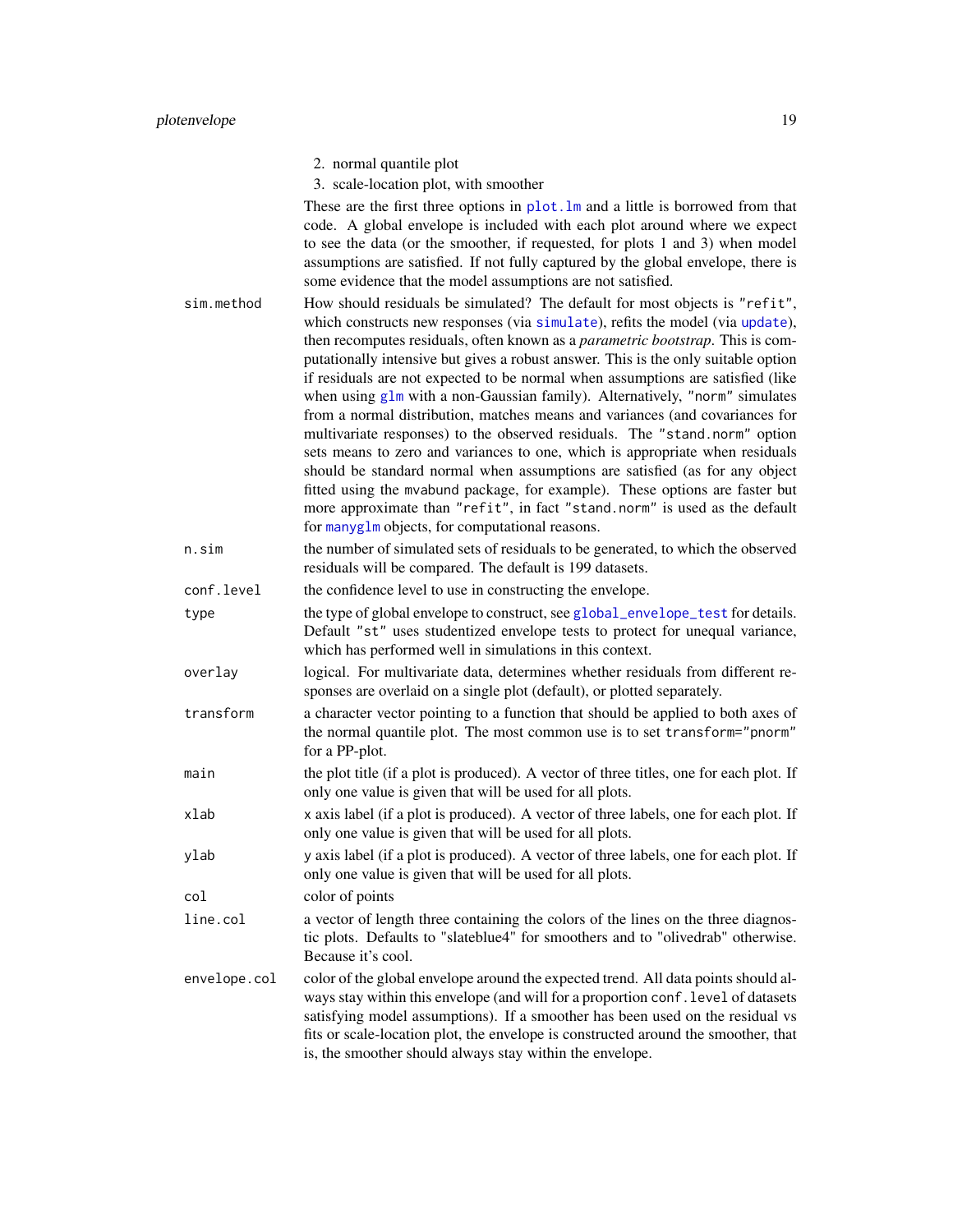<span id="page-19-0"></span>

| add.smooth   | logical defaults to TRUE, which adds a smoother to residual vs fits and scale-<br>location plots, and computes a global envelope around the <i>smoother</i> rather than<br>the data (add. smooth=FALSE). No smoother is added to the normal quantile plot.                                                                       |
|--------------|----------------------------------------------------------------------------------------------------------------------------------------------------------------------------------------------------------------------------------------------------------------------------------------------------------------------------------|
| plot.it      | logical. Should the result be plotted? If not, a list of analysis outputs is returned,<br>see <i>Value</i> .                                                                                                                                                                                                                     |
| resFunction  | the function used to compute residuals for all diagnostic plots. Defaults to<br>cresiduals for multivariate linear models, rstandard for linear models, or<br>residuals in other cases.                                                                                                                                          |
| predFunction | the function used to compute predicted values in residual vs fits or scale-location<br>plots. Defaults to cpredict for multivariate linear models and to cpredict<br>otherwise.                                                                                                                                                  |
| fitMin       | the minimum fitted value to use in plots, any fitted value less than this will be<br>truncated to fit Min. This is useful for generalised linear models, where small<br>fitted values correspond to predictions that are numerically zero. The default is<br>to set fit Min to $-6$ for GLMs, otherwise no truncation $(-Inf)$ . |
| $\ddots$     | further arguments sent through to plot.                                                                                                                                                                                                                                                                                          |
|              |                                                                                                                                                                                                                                                                                                                                  |

#### Details

A challenge when interpreting diagnostic plots is understanding the extent to which deviations from the expected pattern could be due to random noise (sampling variation) rather than actual assumption violations. This function is intended to assess this, by simulating multiple realizations of residuals (and fitted values) in situations where assumptions are satisfied, and plotting a global simulation envelope around these at level conf.level.

This function can take any fitted model, and construct any of three diagnostic plots, as determined by which:

- 1. Residual vs fits plot (optionally, with a smoother)
- 2. Normal quantile plot
- 3. Scale-Location plot (optionally, with smoother)

and see if the trend is behaving as expected if the model were true. As long as the fitted model responds to [residuals](#page-0-0) and [predict](#page-0-0) (and when sim.method="refit", [simulate](#page-0-0) and [update](#page-0-0)) then a simulation envelope will be constructed for each plot.

Simulation envelopes are global, constructed using the [GET-package](#page-0-0), meaning that (for example) a 95% global envelope on a quantile plot should contain *all* residuals for 95% of datasets that satisfy model assumptions. So if *any* data points lie outside the quantile plot's envelope we have evidence that assumptions of the fitted model are not satisfied. The [GET-package](#page-0-0) was originally constructed to place envelopes around functions, motivated by the problem of diagnostic testing of spatial processes (Myllymäki et al 2017), but it can equally well be applied here, by treating the set of residuals (ordered according to the x-axis) as point-wise evaluations of a function. For residual vs fits and scale-location plots, if do.smooth=TRUE, global envelopes are constructed for the *smoother*, not for the data, hence we are looking to see if the smoother is wholly contained within the envelope. The smoother is constructed using [gam](#page-0-0) from the mgcv package with maximum likelihood estimation (method="ML").

Note that the global envelopes only tell you if there is evidence of violation of model assumptions – they do not tell you whether the violations are large enough to worry about. For example, in linear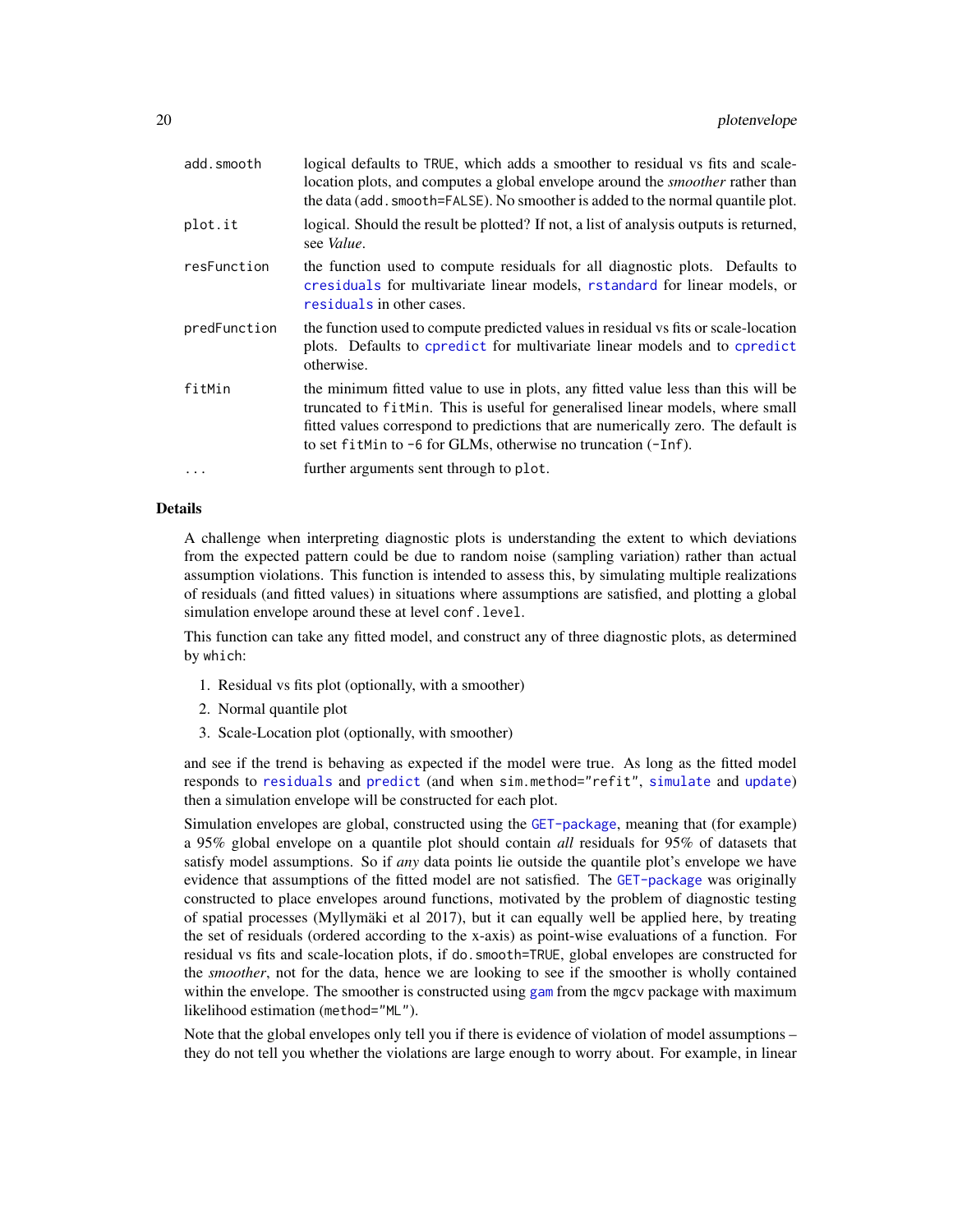#### <span id="page-20-0"></span>plotenvelope 21

models, violations of normality are usually much less important than violations of linearity or equal variance. And in all cases, modest violations tend to only have modest effects on the validity of inferences, so you need to think about how big observed violations are rather than just thinking about whether or not anything is outside its simulation envelope.

The method used to simulate data for the global envelopes is controlled by sim.method. The default method (sim.method="refit") uses a *parametric bootstrap* approach: simulate new responses from the fitted model, refit the model and recompute residuals and fitted values. This directly assesses whether trends in observed trends depart from what would be expected if the fitted model were correct, without any further assumptions. For complex models or large datasets this would however be super-slow. A fast, more approximate alternative (sim.method="norm") is to simulate new (multivariate) normal residuals repeatedly and use these to assess whether trends in the observed data depart from what would be expected for independent (multivariate) normal residuals. If residuals are expected to be standard normal, a more refined check is to simulate from the standard normal using (sim.method="stand.norm"). This might for example be useful when diagnosing a model fitted using the mvabund package (Wang et al. 2012), since this calculates Dunn-Smyth residuals (Dunn & Smyth 1996), which are approximately standard normal when assumptions are satisfied. If y is a glm with non-Gaussian family then residuals will not be normal and "refit" is the only appropriate option, hence other choices will be overridden with a warning reporting that this has been done.

Note that for Multivariate Linear Models (mlm), [cresiduals](#page-10-1) and [cpredict](#page-8-1) are used to construct residuals and fitted values (respectively) from the *full conditional models* (that is, models constructed by regressing each response against all other responses together with predictors). This is done because full conditionals are diagnostic of joint distributions, so *any* violation of multivariate normality is expressed as a violation of linear model assumptions on full conditionals. Results for all responses are overlaid on a single plot, future versions of this function may have an overlay option to separately plot each response.

The simulated data and subsequent analysis are also used to obtain a *P*-value for the test that model assumptions are correct, for each plot. This tests if sample residuals or their smoothers are unusually far from the values expected of them if model assumptions were satisfied. For details see [global\\_envelope\\_test](#page-0-0).

#### Value

Up to three diagnostic plots with simulation envelopes are returned, and additionally a list of three objects used in plotting, for plots 1-3 respectively. Each is a list with five components:

- x *X*-values used for the envelope. In plots 1 and 3 this is the fitted values, or if add.smooth=TRUE, this is 500 equally spaced points covering the range of fitted values. For plot 2, this is sorted normal quantiles corresponding to observed data.
- y The *Y*-values used for the envelope. In plots 1 and 3 this is the residuals, or with add.smooth=TRUE, this is the values of the smoother corresponding to x. For plot 2, this is the sorted residuals.
- lo The lower bound on the global envelope, for each value of x.
- hi The upper bound on the global envelope, for each value of x.
- p.value A *P*-value for the test that observed smoother or data are consistent with what would be expected if the fitted model were correct, computed in [global\\_envelope\\_test](#page-0-0).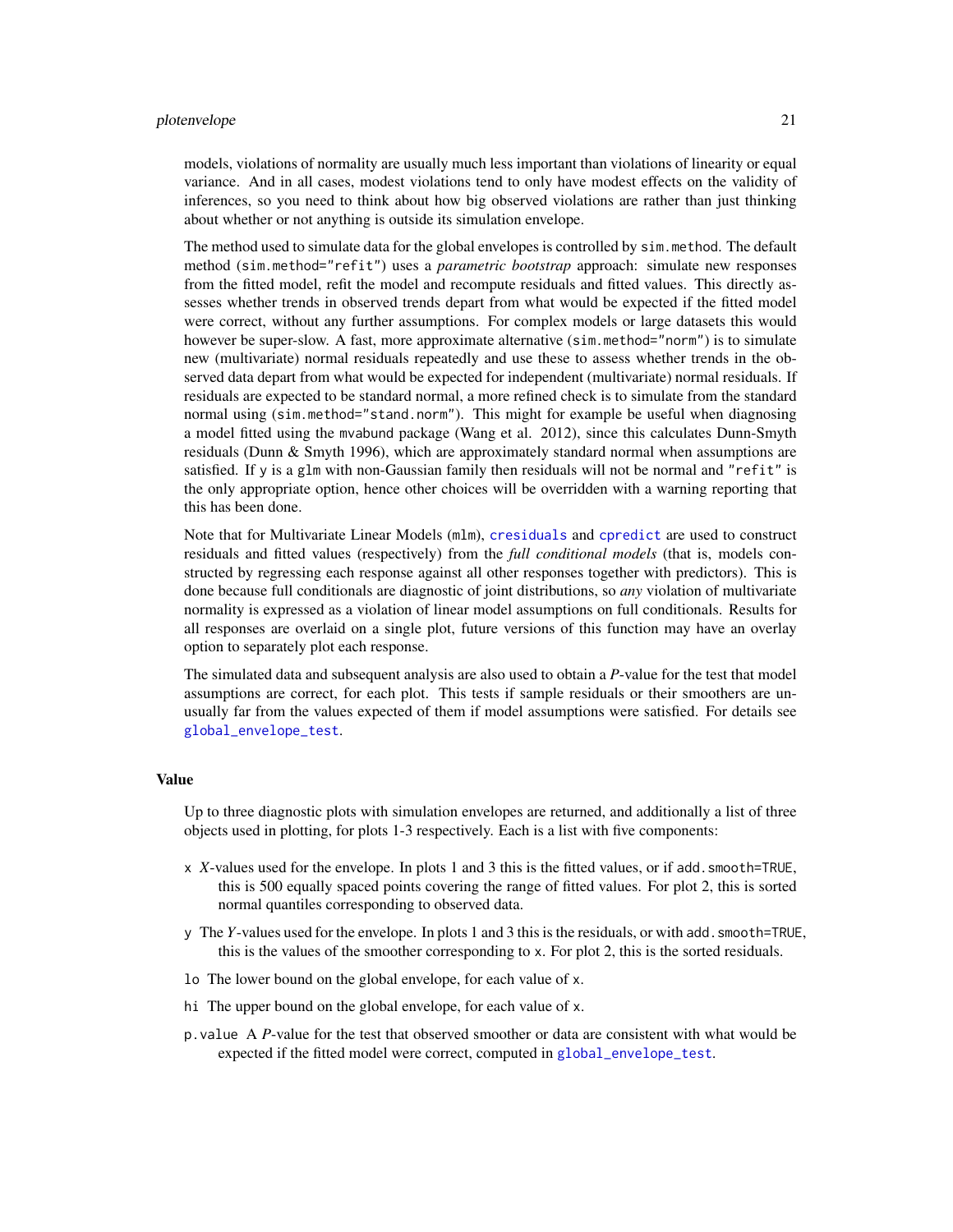#### <span id="page-21-0"></span>Author(s)

David Warton <david.warton@unsw.edu.au>

#### References

Dunn, P. K., & Smyth, G. K. (1996), Randomized quantile residuals. J. Comp. Graphical Stat. 5, 236-244. doi:10.1080/10618600.1996.10474708

Myllymäki, M., Mrkvicka, T., Grabarnik, P., Seijo, H. and Hahn, U. (2017), Global envelope tests ˇ for spatial processes. J. R. Stat. Soc. B, 79: 381-404. doi:10.1111/rssb.12172

Wang, Y. I., Naumann, U., Wright, S. T., & Warton, D. I. (2012), mvabund - an R package for model-based analysis of multivariate abundance data. Methods in Ecology and Evolution, 3, 471- 474. doi:10.1111/j.2041-210X.2012.00190.x

Warton DI (2022) Eco-Stats - Data Analysis in Ecology, from *t*-tests to multivariate abundances. Springer, ISBN 978-3-030-88442-0

#### See Also

[cpredict](#page-8-1), [cresiduals](#page-10-1), [qqenvelope](#page-22-1)

```
# fit a Poisson regression to random data:
y = \text{rpois}(50, \text{lambda=1})x = 1:50rpois_glm = glm(y~x,family=poisson())
plotenvelope(rpois_glm,n.sim=59)
# Fit a multivariate linear model to the iris dataset:
data(iris)
Y = with(iris, cbind(Sepal.Length,Sepal.Width,Petal.Length,Petal.Width))
iris_mlm=lm(Y~Species,data=iris)
# check normality assumption:
plotenvelope(iris_mlm,n.sim=59,which=2)
# A few more plots, with envelopes around data not smoothers:
```

```
plotenvelope(iris_mlm, which=1:3, add.smooth=FALSE)
# Note minor violation on the scale/location plot.
```

```
# Repeat but with smoothers and with separate plots for each response and
# a multiple testing adjustment to sim envelopes:
plotenvelope(iris_mlm, which=1:3, overlay=FALSE, conf.level=1-0.05/4)
```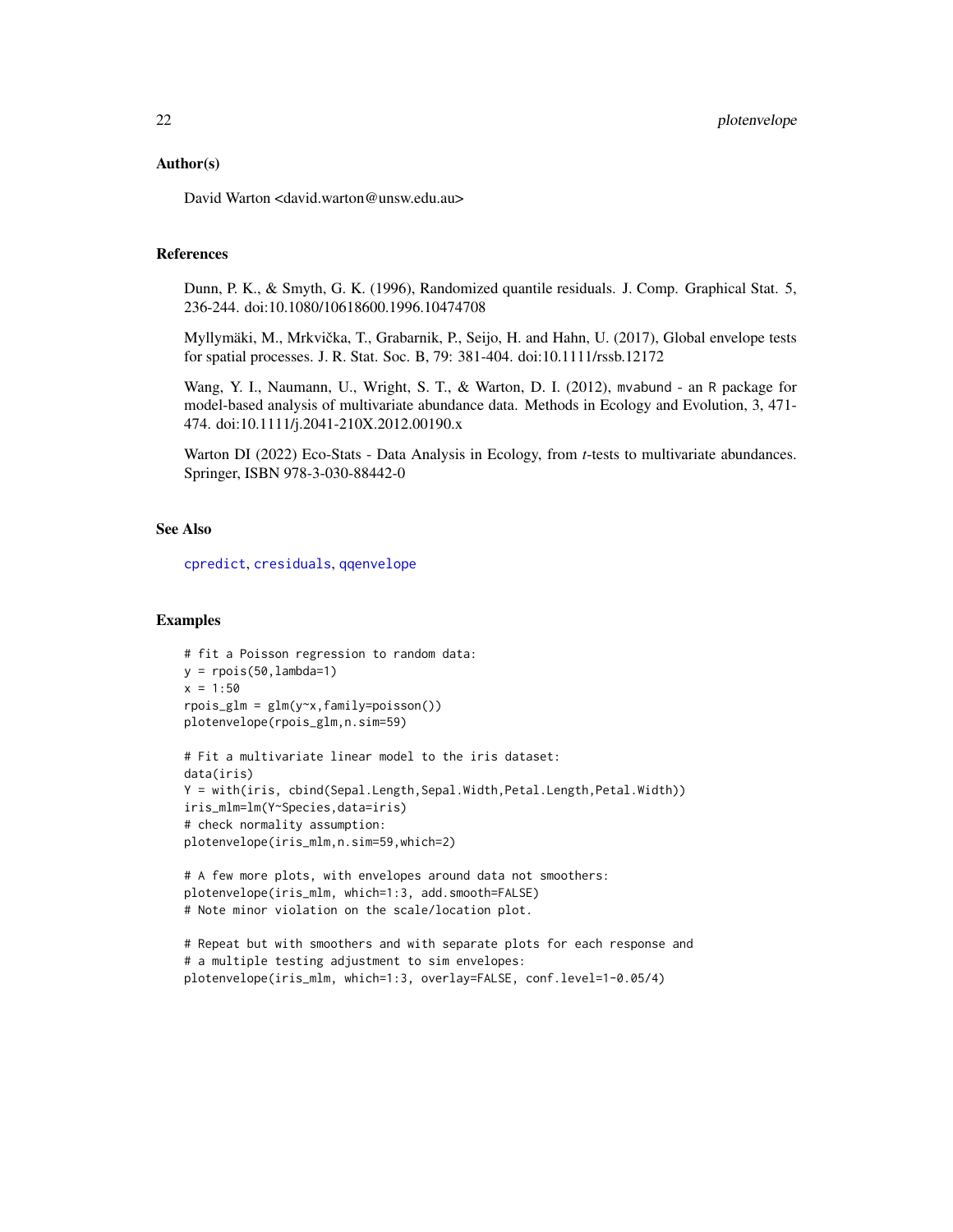<span id="page-22-1"></span><span id="page-22-0"></span>Produces a normal OO plot of data, or of residuals from a fitted model y, with a user-specified line to compare to "theoretical" quantiles, and global envelopes constructed by simulating new residuals. Global envelopes are constructed using the GET package for simultaneous control of error rates over the whole curve.

#### Usage

qqenvelope(y, n.sim = 199, conf.level = 0.95, ylab = "Sample Quantiles", ...)

### **Arguments**

| У          | can be a set of values for which we wish to check (multivariate) normality, or<br>it can be <i>any</i> object that responds to the residuals, simulate and update<br>functions. |
|------------|---------------------------------------------------------------------------------------------------------------------------------------------------------------------------------|
| n.sim      | the number of simulated sets of residuals to be generated, to which the observed<br>residuals will be compared. The default is 199 datasets.                                    |
| conf.level | the confidence level to use in constructing the envelope.                                                                                                                       |
| ylab       | y axis label (if a plot is produced).                                                                                                                                           |
|            | further arguments sent through to plotenvelope                                                                                                                                  |

# Details

A challenge when interpreting a qqplot is understanding the extent to which deviations from expected values could be due to random noise (sampling variation) rather than actual assumption violations. This function is intended to assess this, by simulating multiple realizations of residuals in situations where assumptions are satisfied, and plotting a global (or "simultaneous") simulation envelope around these at level conf.level. All data points should lie if assumptions are satisfied, and will do so for a proportion conf.level of datasets which satisfy their assumptions.

This function can take data (univariate or multivariate) and check for (multivariate) normality, or it can take a fitted model and use qq plots to interrogate residuals and see if they are behaving as we would expect them to if the model were true.

The envelope is global, constructed using the [GET-package](#page-0-0). So if *any* data points lie outside the envelope we have evidence that assumptions are not satisfied. The [GET-package](#page-0-0) was originally constructed to place envelopes around functions, motivated by the problem of diagnostic testing of spatial processes (Myllymäki et al 2017), but it can equally well be applied here, by treating sorted residuals as point-wise evaluations of a function.

For further details refer to [plotenvelope](#page-17-1), which is called to construct the plot.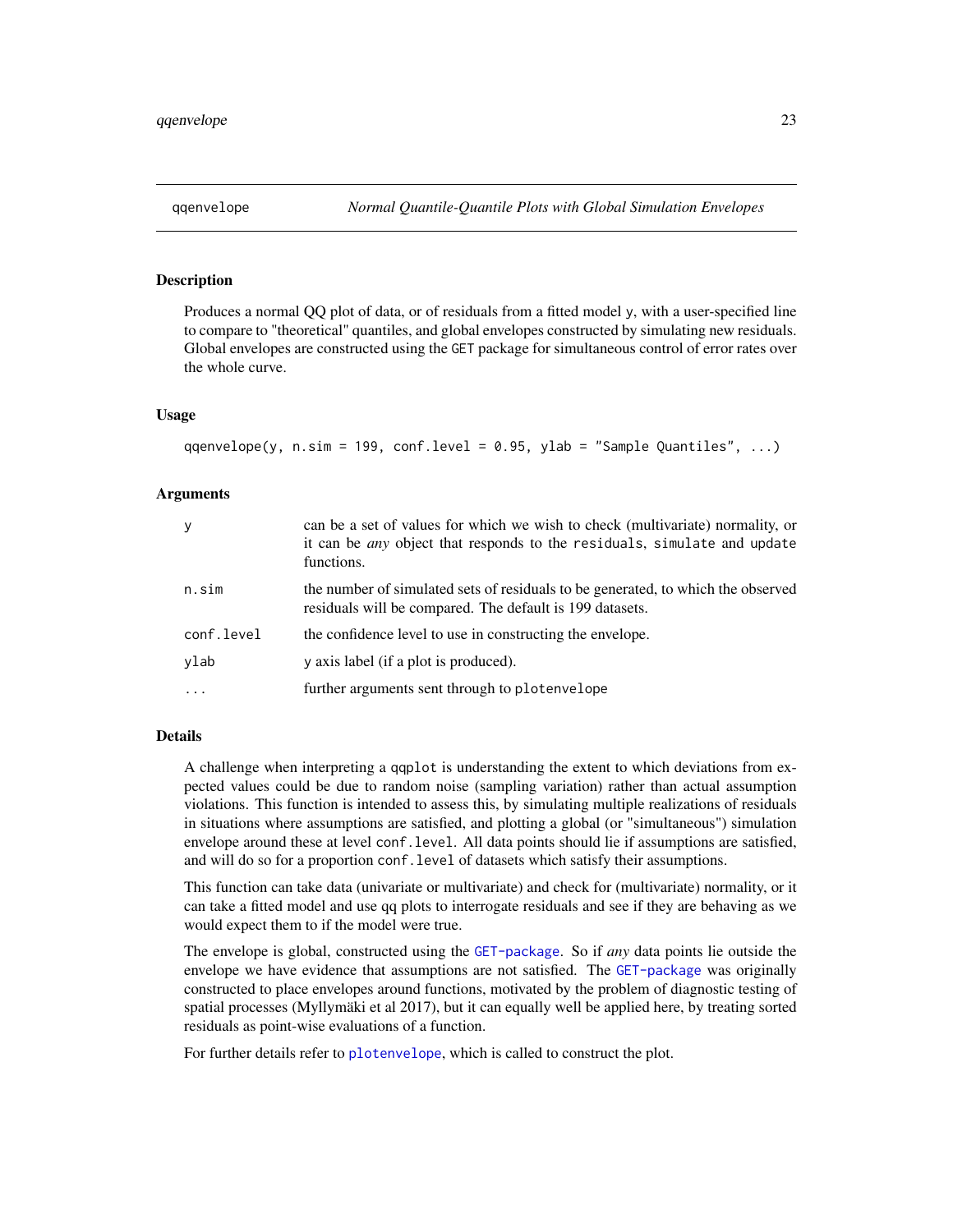<span id="page-23-0"></span>a qqplot with simulation envelope is returned, and additionally:

| $\mathsf{x}$ | a vector of theoretical quantiles from the standard normal sorted from smallest<br>to largest                                                                                                                                  |
|--------------|--------------------------------------------------------------------------------------------------------------------------------------------------------------------------------------------------------------------------------|
| y            | a vector of observed residuals sorted from smallest to largest                                                                                                                                                                 |
| lo           | lower bounds on the global simulation envelope for residuals                                                                                                                                                                   |
| hi           | upper bounds on the global simulation envelope for residuals                                                                                                                                                                   |
| p.value      | A <i>P</i> -value for the test that model assumptions are correct, using a 'parametric<br>bootstrap' test, based on how far sample residuals depart from the values ex-<br>pected of them if model assumptions were satisfied. |

# Author(s)

David Warton <david.warton@unsw.edu.au>

# References

Myllymäki, M., Mrkvička, T., Grabarnik, P., Seijo, H. and Hahn, U. (2017), Global envelope tests for spatial processes. J. R. Stat. Soc. B, 79: 381-404. doi:10.1111/rssb.12172 Warton DI (2022) Eco-Stats - Data Analysis in Ecology, from *t*-tests to multivariate abundances. Springer, ISBN 978-3-030-88442-0

### See Also

[qqnorm](#page-0-0), [qqline](#page-0-0), [plotenvelope](#page-17-1)

```
# simulate some data and fit a qq plot:
y=rnorm(20)
qqenvelope(y)
# fit a multivariate linear model to the iris dataset:
data(iris)
Y = with(iris, cbind(Sepal.Length,Sepal.Width,Petal.Length,Petal.Width))
iris.mlm=lm(Y~Species,data=iris)
# check normality assumption:
qqenvelope(iris.mlm,n.sim=99)
```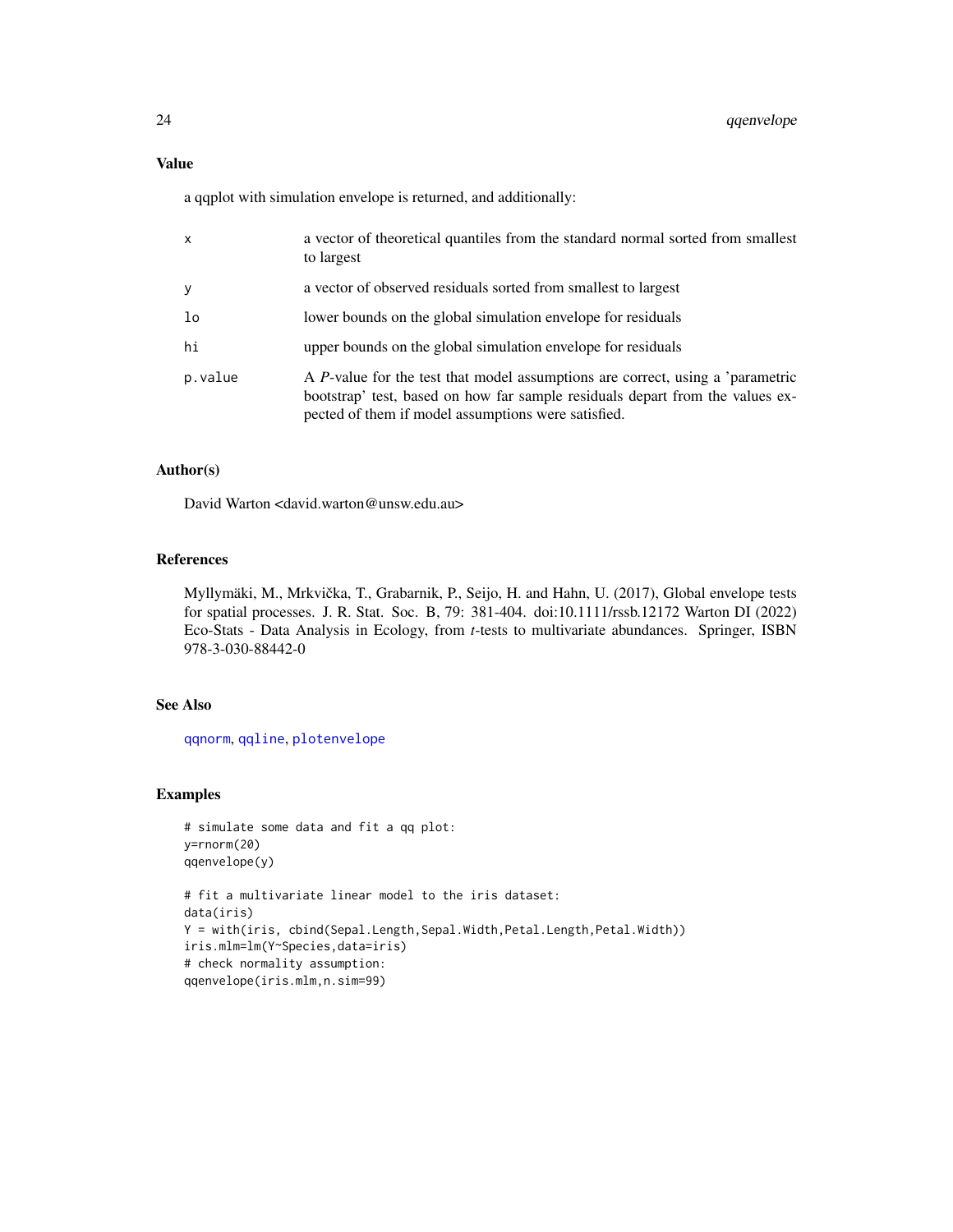<span id="page-24-0"></span>ravens *Ravens data*

# Description

Data from a study of whether ravens fly towards the sound of gunshots (White 2005). Many thanks to Crow White for providing the raw data. There were twelve locations, at which four treatments were applied (1=gunshot, 2-air horn, 3=whistle, 4=no sound). Ravens within a 100 metre radius of the author were counted ten minutes before and ten minutes after each treatment was applied. Primary interest was in assessing if there was an effect of gunshot on raven numbers. Posthoc analyses suggested that ravens were attracted to gunshots in forested areas only.

#### Usage

data(ravens)

# Format

A dataframe containing:

Before The number of ravens before the treatment was applied

After The number of ravens after the treatment was applied

delta After-Before count

site Location, one of twelve in Jackson Hole, Wyoming's ungulate hunting zone

treatment 1=gunshot, 2=air horn, 3=whistle, 4=no sound

trees 1=forested habitat (>300 trees within 100 metres of observer), 0=open

# References

Crow White (2005) Hunters ring dinner bell for ravens: experimental evidence of a unique foraging strategy. Ecology, 86 1057-60.

```
data(ravens)
ravens1 = ravens[ravens$treatment==1,]
t.test(ravens1$Before,ravens1$After,paired=TRUE,alternative="less")
boxplot(ravens1$delta,ylab="After-Before counts")
abline(h=0,col="red",lty=3)
```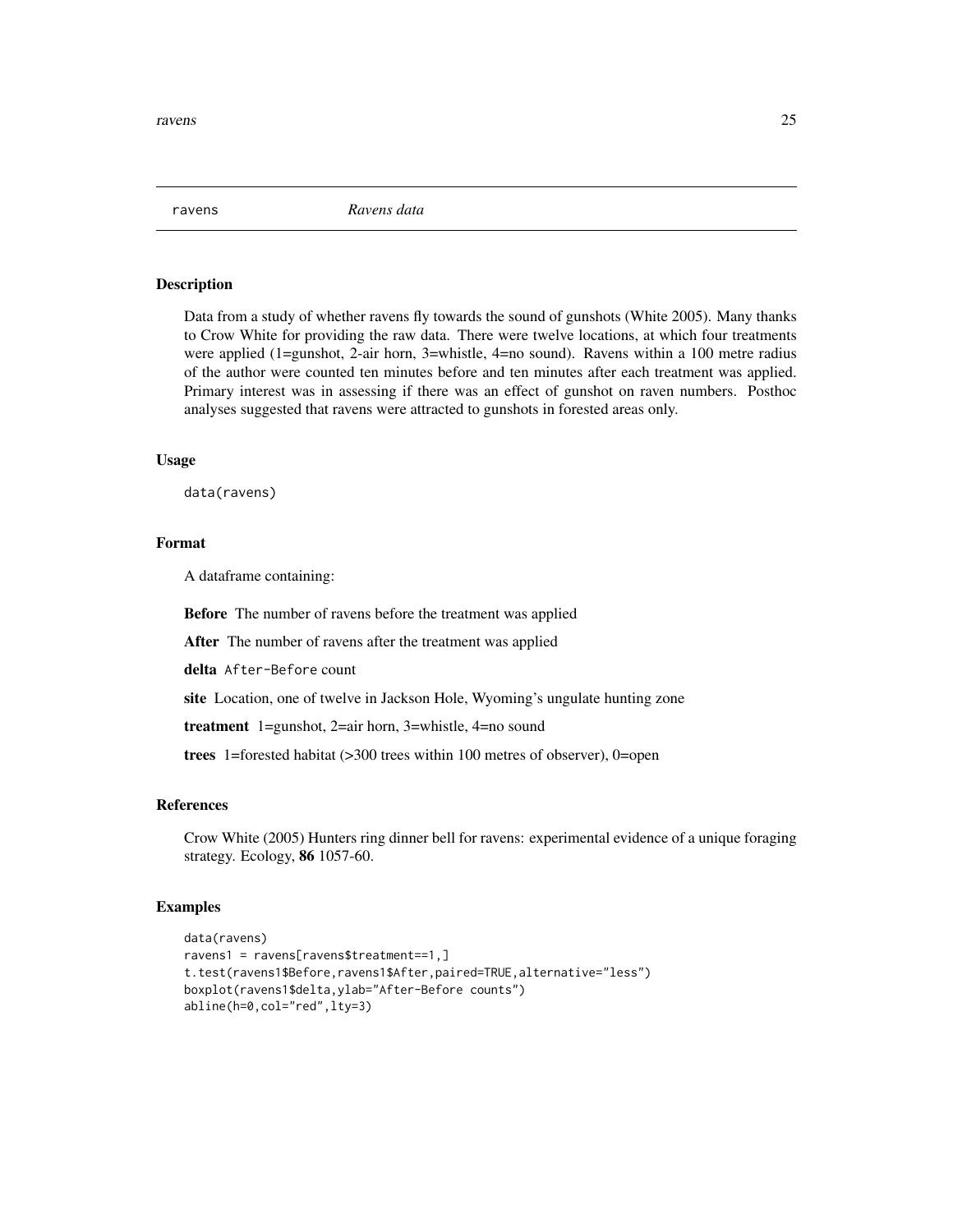<span id="page-25-0"></span>

Data from a study looking at the effect of revegetation on invertebrate communities (data from Anthony Pik, Macquarie University). Invertebrates were sampled in 4-5 pitfall traps at eight sites that had undergone revegetation, and two sites that hadn't, and it was of interest to see what the effect of revegetation was on the invertebrate community.

#### Usage

data(reveg)

#### Format

A list containing three objects:

abund A data frame with abundances of 24 Orders of invertebrate.

pitfalls A vector specifying the number of pitfall traps that were collected at each site.

treatment Whether the site was a 'Control' or a site that had undergone revegetation ('Impact').

#### Examples

```
data(reveg)
worms = reveg$abund$Haplotaxida
plot(worms~treatment, data=reveg, horizontal=TRUE,
  las=1, xlab="",ylab="Worm abundance")
```
seaweed *Habitat Configuration data from seaweed experiment*

# Description

Data from a study of habitat configuration, specifically, does density of invertebrate epifauna on seaweed vary across sites with different levels of isolation from each other.

#### Usage

data(seaweed)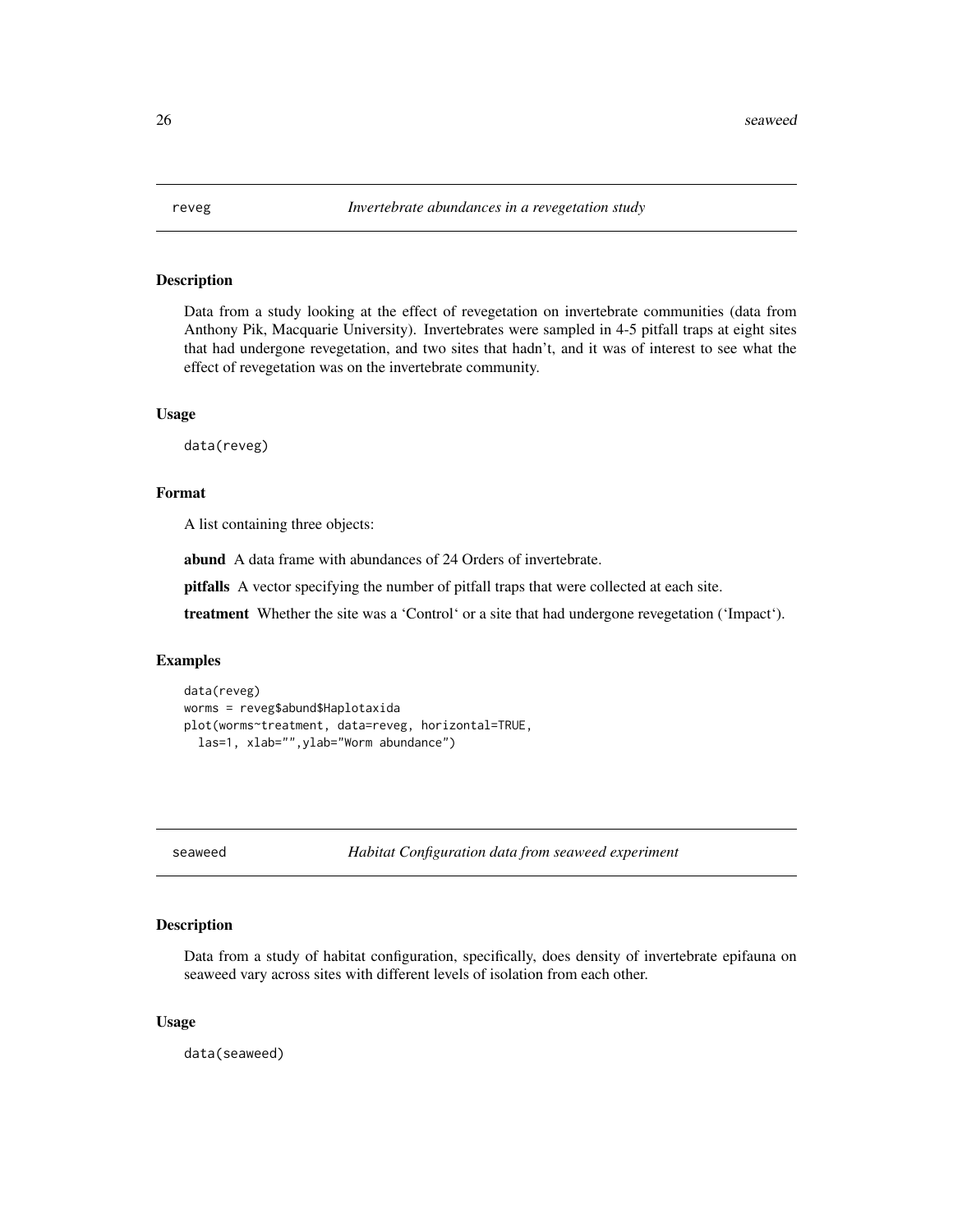<span id="page-26-0"></span>seedsTemp 27

#### Format

A dataframe containing:

Size A character vector describing size of experimental plots as "SMALL" or "LARGE"

**Dist** Distance of isolation  $-0$ , 2 or 10 metres from other algal beds

Time Sampling time - either 5 or 10 weeks from the start of the experiment.

Rep The replicate number (1 to 5).

Wmass Wet mass of the algal bed for that plot.

Total Total invertebrate density in the plot, calculated as nuber of individuals divided by Wmass.

Other variables in the dataset give invertebrate counts separately for different taxa.

#### References

Roberts, D. A. & Poore, A. G. (2006). Habitat configuration affects colonisation of epifauna in a marine algal bed. Biological Conservation 127, 18-26.

# Examples

```
data(seaweed)
boxplot(Total~Dist, data=seaweed)
```
seedsTemp *Germination rates of* Abutilon angulatum *at different temperatures*

#### Description

Germination rates of *Abutilon angulatum* from 29 different studies, undertaken at different ambient temperatures. We would like to know how germination rate varies with temperature, in particular, the range of temperatures at which *Abutilon angulatum* will germinate. These data come from a larger study across species and environments to look for a latitudinal signal in tolerance to changing temperature (Sentinella et al 2020).

#### Usage

```
data(seedsTemp)
```
#### Format

A dataframe containing:

NumSown The number of seeds sown.

NumGerm The number of seeds that germinated.

Test.Temp The ambient temperature (in degrees Celsius) of the location at which seeds were sown.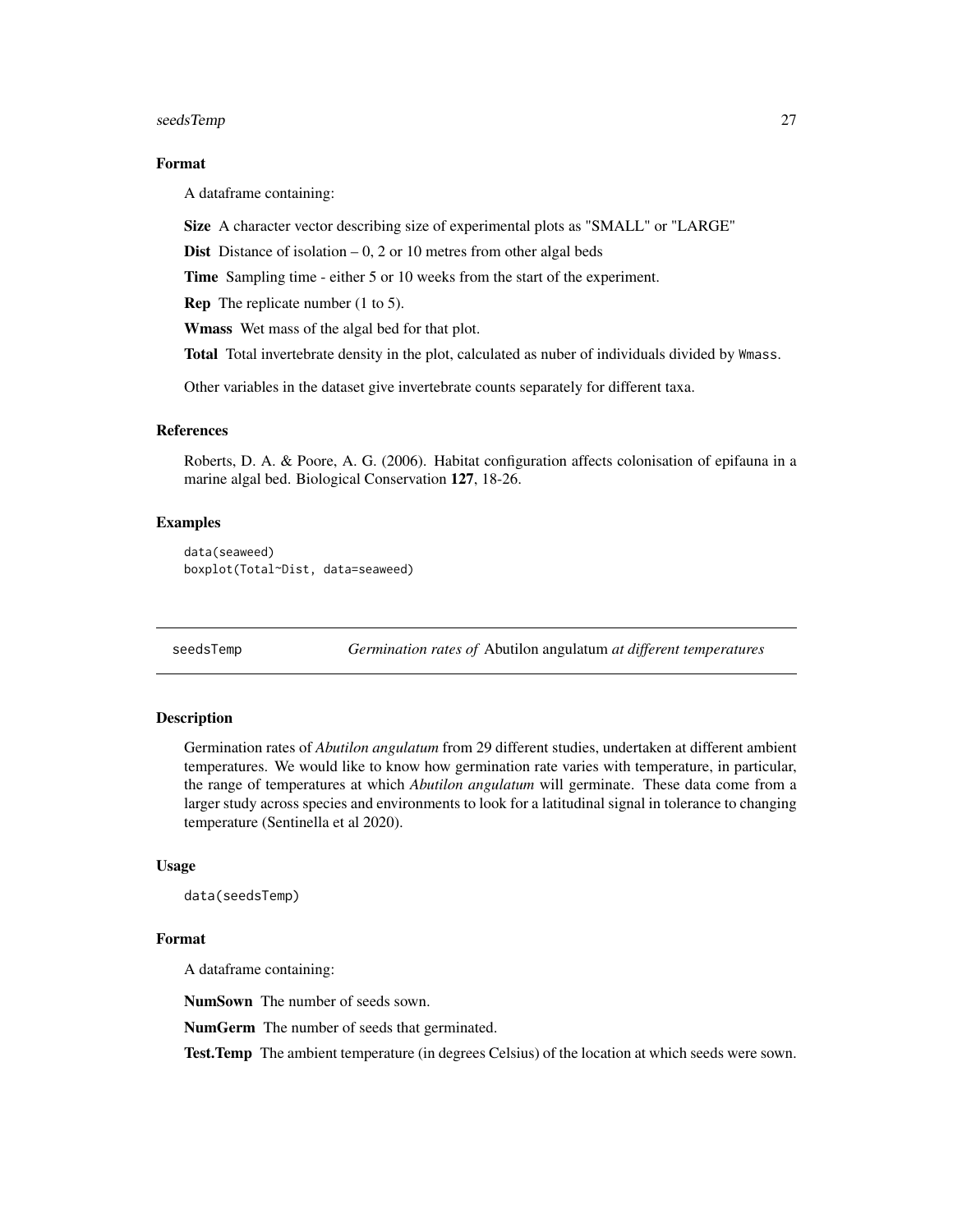# <span id="page-27-0"></span>References

Sentinella, AT, Warton, DI, Sherwin, WB, Offord, CA, Moles, AT. (2020) Tropical plants do not have narrower temperature tolerances, but are more at risk from warming because they are close to their upper thermal limits. Global Ecol Biogeogr. 29, 1387-1398.

### Examples

```
data(seedsTemp)
seedsTemp$propGerm = seedsTemp$NumGerm / seedsTemp$NumSown
plot(propGerm/(1-propGerm)~Test.Temp,data=seedsTemp,log="y",
ylab="Germination rate [logit scale]", xlab="Temperature (Celsius)")
```
simulate.manyglm *Simulate from manyglm objects*

### Description

Simulates new responses for a manyglm object.

#### Usage

```
## S3 method for class 'manyglm'
simulate(object, nsim = 1, seed = NULL, newdata = object$data, ...)
```
# Arguments

| object   | a manyglm object from the mvabund package.                                                         |
|----------|----------------------------------------------------------------------------------------------------|
| nsim     | number of simulated datasets to generate.                                                          |
| seed     | a seed for random number generation (defaults to NULL)                                             |
| newdata  | a new dataset with predictors to simulate new values for. Defaults to data model<br>was fitted to. |
| $\cdots$ | additional optional arguments.                                                                     |

#### Details

Returns a data frame containing the response and predictors. This function just calls simulate.cord from the ecoCopula package, on a cord object constructed under default settings – that is, it fits a copula latent variable model with two latent variables, then uses this to simulate new data.

#### Value

Simulates a data frame of new values for responses. If multiple datasets are requested, these are stacked one under the other (see example(simulate.cord).

# Author(s)

David Warton <david.warton@unsw.edu.au>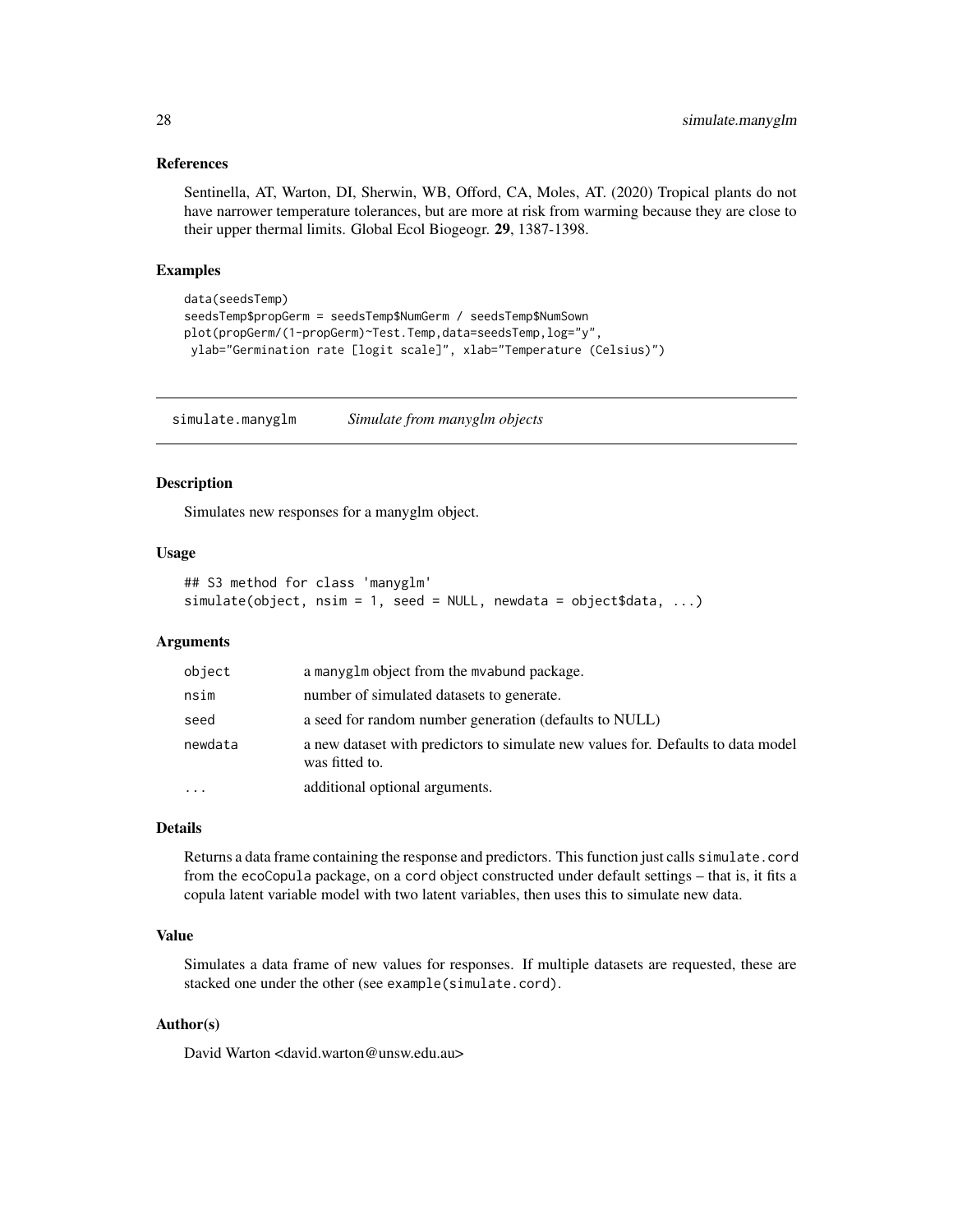# <span id="page-28-0"></span>simulate.mlm 29

# See Also

[manyglm](#page-0-0), [cord](#page-0-0), [simulate.cord](#page-0-0)

simulate.mlm *Simulate Responses from a Multivariate Linear Model*

# Description

Simulate one or more sets of responses from a Multivariate Linear Model (mlm) object.

# Usage

```
## S3 method for class 'mlm'
simulate(object, nsim = 1, seed = NULL, ...)
```
#### Arguments

| object   | a mlm object, typically the result of calling lm where the response is a matrix.                                                                                                                                                                                                                                                                                                                                           |
|----------|----------------------------------------------------------------------------------------------------------------------------------------------------------------------------------------------------------------------------------------------------------------------------------------------------------------------------------------------------------------------------------------------------------------------------|
| nsim     | number of replicate datasets to simulate. If nsim is greater than 1, the output is<br>arranged in a 3D array.                                                                                                                                                                                                                                                                                                              |
| seed     | an object specifying if and how the random number generator should be initial-<br>ized ('seeded'). Either NULL or an integer that will be used in a call to set.seed<br>before simulating the response vectors. If set, the value is saved as the "seed"<br>attribute of the returned value. The default, NULL will not change the random<br>generator state, and return .Random.seed as the "seed" attribute, see 'Value' |
| $\ddots$ | additional optional arguments.                                                                                                                                                                                                                                                                                                                                                                                             |

# Details

A simulate function for mlm objects, which simulates one or more sets of responses from a Multivariate Linear Model (mlm) object. If multiple sets of responses are requested, they are returned in a 3D array, with simulation number along the third dimension.

The weights argument is currently ignored – a constant variance-covariance matrix assumed for mlm.

# Value

A matrix of simulated values for the response (or an array, for nsim greater than 1)

# Author(s)

David Warton <david.warton@unsw.edu.au>

# See Also

[lm](#page-0-0), [simulate](#page-0-0)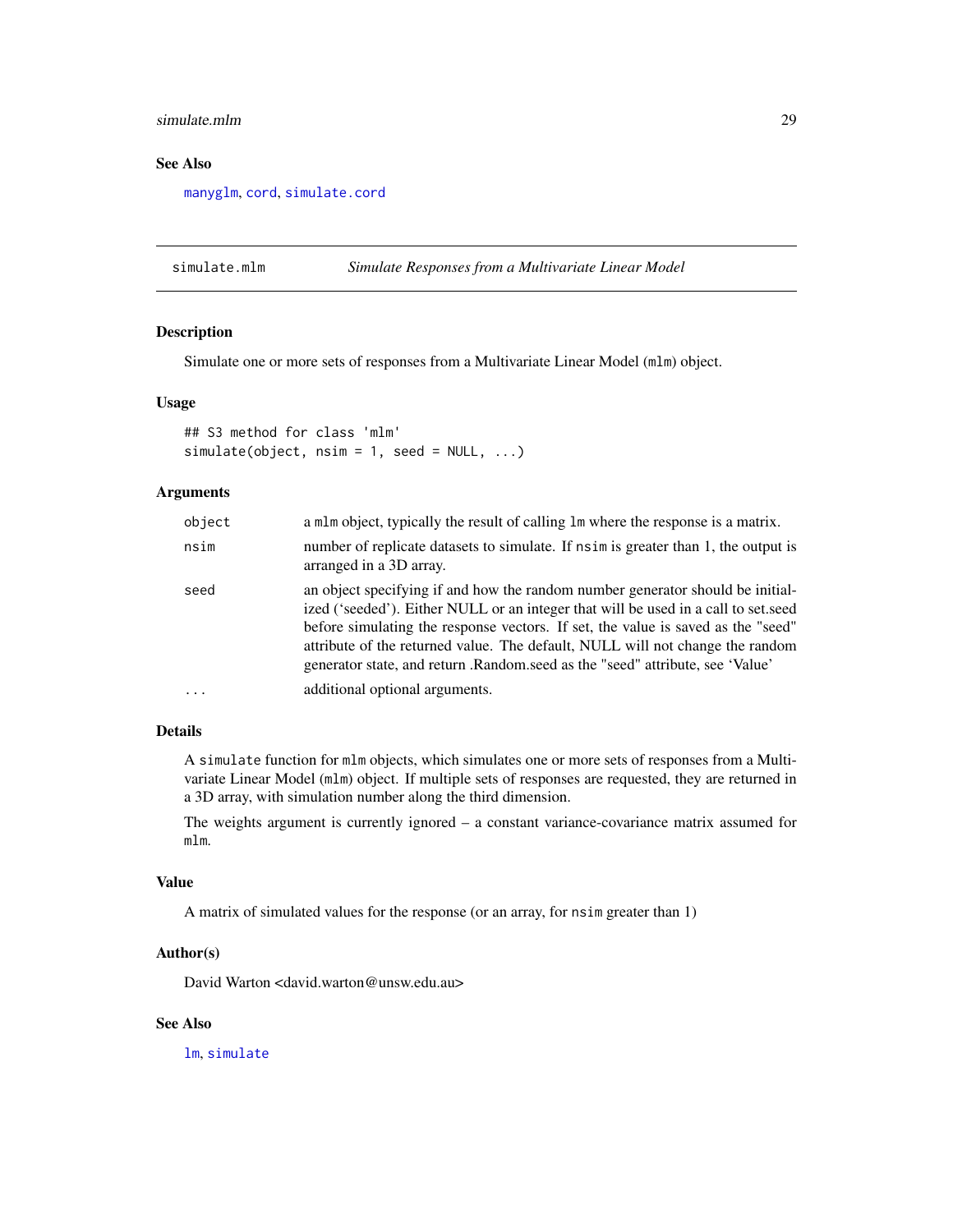# Examples

```
# fit a mlm to iris data:
data(iris)
iris.mlm=lm(cbind(Sepal.Length,Sepal.Width,Petal.Length,Petal.Width)~Species,data=iris)
# simulate new responses:
simulate(iris.mlm)
```
snowmelt *How flowering time relates to snowmelt date*

# Description

Data from a study of how time from snowmelt to flowering relates to snowmelt date and elevation (Wheeler et al 2016) in *Salix herbacea*, based on about 120 plots on each of three mountains in the Swiss Alps.

# Usage

data(seaweed)

# Format

A dataframe containing:

id Plot patch ID

flow Number of days from snowmelt day to flowering

snow Snowmelt day of year

sex Sex of patch, corrected across years, NA - no flowering, 0 - male, 1 - female

elev Elevation (from dGPS)

#### References

Wheeler, J. A., Cortés, A. J., Sedlacek, J., Karrenberg, S., van Kleunen, M., Wipf, S., Hoch G., Bossdorf, O. & Rixen C. (2016) The snow and the willows: earlier spring snowmelt reduces performance in the low-lying alpine shrub *Salix herbacea*. Journal of Ecology 104, 1041-50.

```
data(snowmelt)
plot(flow~snow,data=snowmelt, log="y")
```
<span id="page-29-0"></span>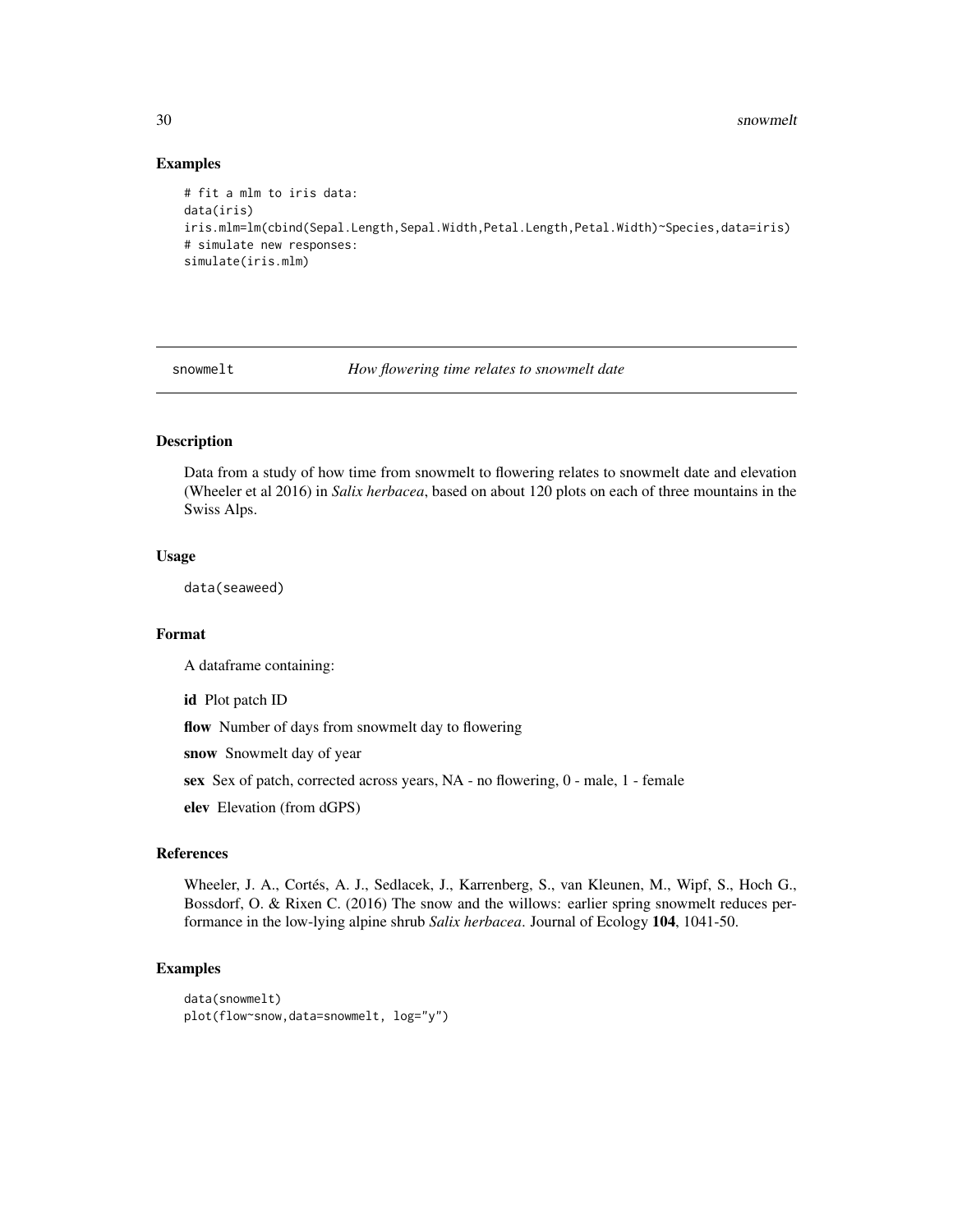<span id="page-30-0"></span>

Data from a study of the association between water quality and catchment area. Fish composition were used to construct an index of biotic integrity (IBI) and relate it to catchment are in the Seine river basin in France.

#### Usage

data(waterQuality)

# Format

A dataframe containing:

catchment The catchment area in square kilometres

quality Index of Biotic Integrity (IBI)

logCatchment log base 10 of catchment area

# References

Oberdorff, T. & Hughes, R. M. (1992). Modification of an index of biotic integrity based on fish assemblages to characterize rivers of the Seine Basin, France". Hydrobiologia, 228, 117-130.

# Examples

```
data(waterQuality)
plot(quality~logCatchment, data=waterQuality)
```
windFarms *Data from wind farm study*

#### Description

Data from a study of the effect of offshore wind farms on fish communities (Bergström et al. 2013), with measurements before (2003) and after (2010) wind farm installation at 36 different sites in three zones – two affected by wind farms, and two control zones. Abundances have been recorded for 16 different taxa.

#### Usage

data(windFarms)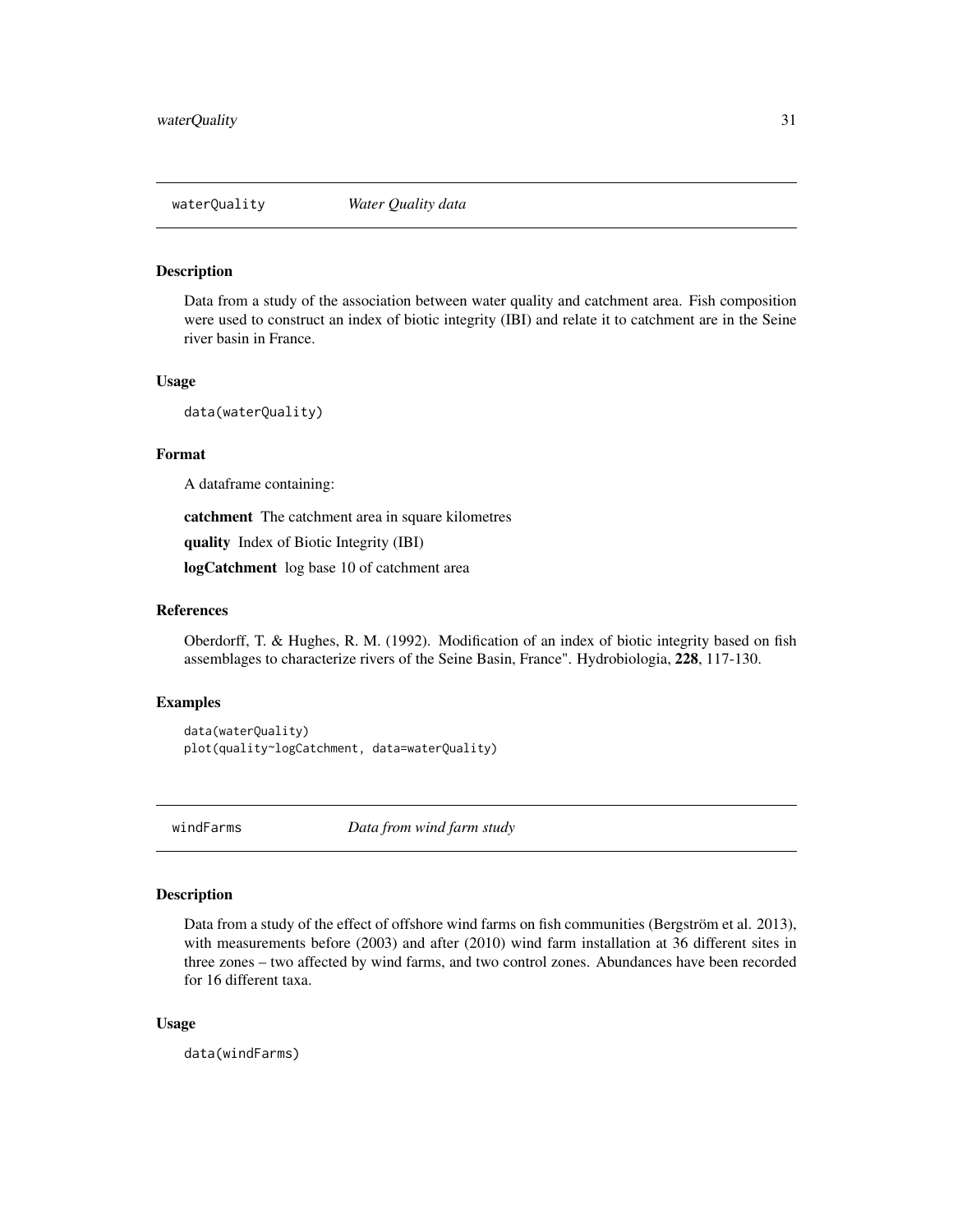# Format

A list containing three objects:

X A data frame with descriptors of location and time of sampling. These include: 'Year', a factor giving year of sampling, only 2003 and 2010 measurements are available here; 'Zone', a factor giving zone of sampling, WF for wind farm, N for Northern zone, S for Southern zone; 'Station', a factor indicating station ID; 'Impact', a factor indicating whether sampling is 'Before' or 'After' wind farm construction.

abund A data frame containing abundances of 16 different fish taxa.

totalAbund The total abundance of fish at each site.

#### References

Bergström, L., Sundqvist, F., & Bergström, U. (2013). Effects of an offshore wind farm on temporal and spatial patterns in the demersal fish community. Marine Ecology Progress Series 485, 199-210.

```
data(windFarms)
eels =windFarms$abund[,14]
plot(eels~interaction(Impact,Zone), data=windFarms$X, horizontal=TRUE,
  las=1, xlab="",ylab="Eel abundance")
```